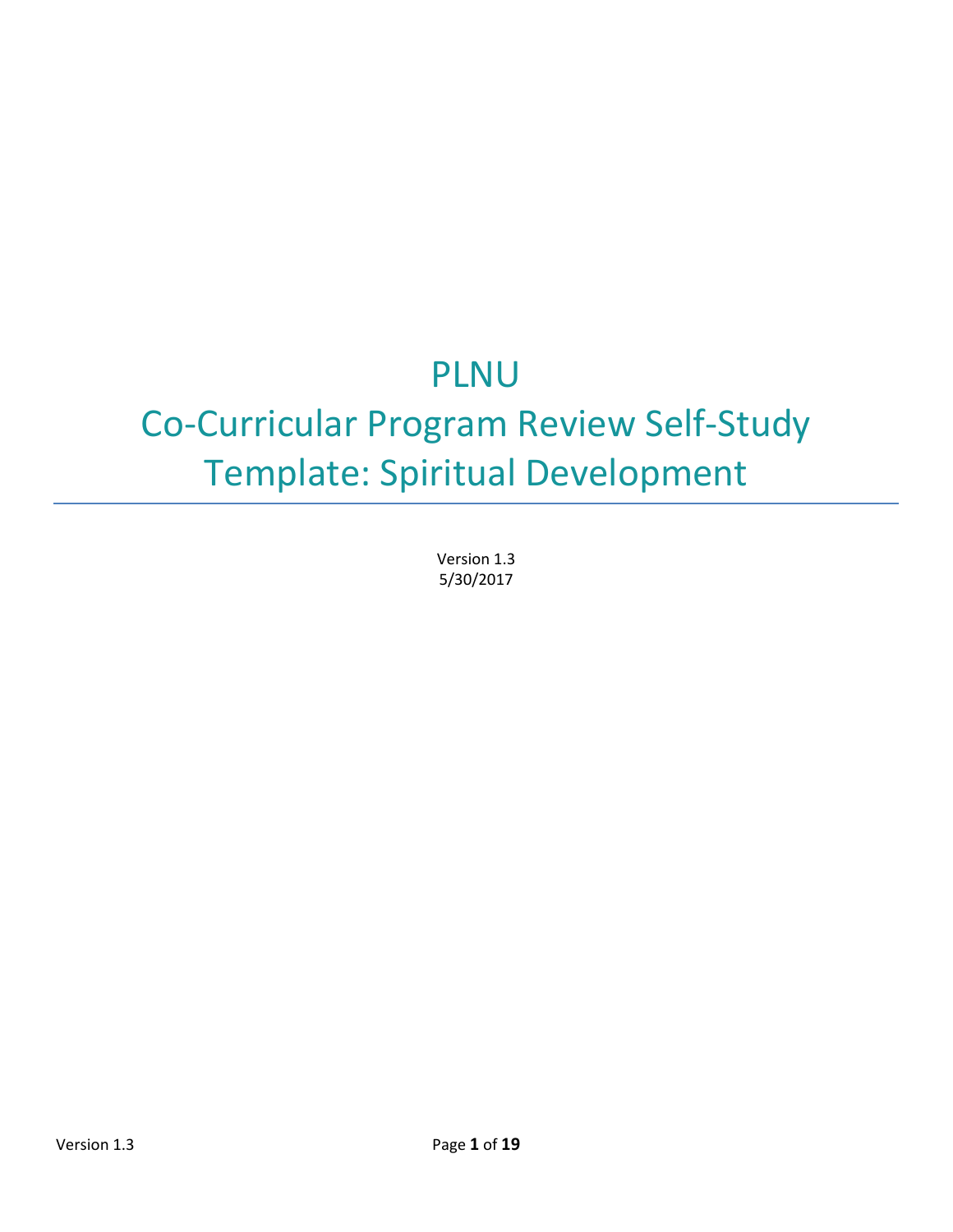# **Table of Contents**

| 3<br><b>Instructions</b>                                                        |    |
|---------------------------------------------------------------------------------|----|
| <b>Co-Curricular Unit Analysis</b>                                              |    |
| A) Introduction                                                                 | 3  |
| B) Alignment with Mission and University Strategic Goals                        | 3  |
| C) Progress on Recommendations from Previous Program Review                     | 4  |
| Program-Level Analysis (repeat this section for each program in the department) | 4  |
| D1) Program Alignment with Mission and University Strategic Goals               | 4  |
| D2) Findings from Assessment                                                    | 4  |
| D3) Comparator Analysis and Potential Impact of National Trends                 | 5  |
| D4) Quality Markers                                                             | 6  |
| D5) Infrastructure and Staffing                                                 | 6  |
| D6) Internal and External Demand                                                | 7  |
| D7) Financial Analysis                                                          | 8  |
| D8) Challenges and Opportunities                                                | 9  |
| D9) Recommendations for Program Improvement                                     | 10 |
| <b>Co-Curricular Unit Synthesis</b>                                             | 10 |
| E) Synthesis of Program Recommendations                                         | 10 |
| F) Action Plan Considerations for MOU                                           | 10 |
| <b>Co-Curricular Assessment &amp; Review Committee and External Review</b>      | 11 |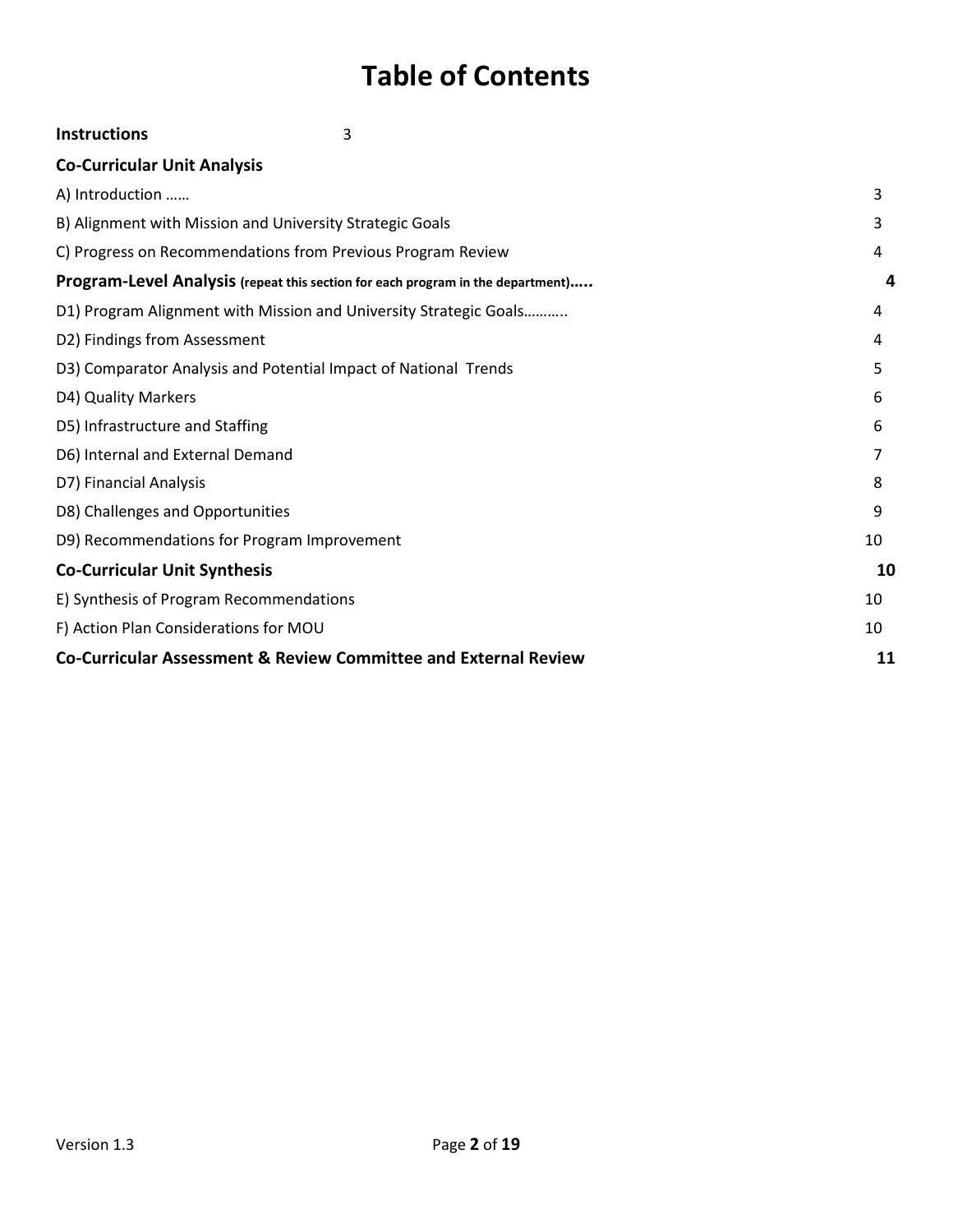# <span id="page-2-0"></span>**Instructions**

Please use the data provided and the guiding questions to prepare your program review self-study. There may be a few questions not relevant to your co-curricular area, so please enter "N/A" in those text boxes wherever this is the case. The text boxes are intended for the reflective answers to the guiding questions and the summaries of your analyses. Please limit to approximately 200 words per response unless otherwise noted. If there are relevant documents that contain data or more detailed information that will help the reviewers better understand your narratives, please add these as appendices at the end. (Please do not include anything in the appendices not referenced and discussed in the self-study itself.)

**Technical Note:** For your convenience, fillable text boxes appear after each question. If you have non-text items (e.g. tables, charts, etc.) you would like to insert into the document, feel free to replace the textbox placeholder with your information.

# <span id="page-2-1"></span>**Co-Curricular Unit Analysis**

### <span id="page-2-2"></span>**A) Introduction**

Name of Co-Curricular Unit, Program(s), and/or Center(s) included in this self-study. Note: Please use bullet points to list the relevant information for each co-curricular area.

### Discipleship Ministries

2. This document will be read by both the Co-Curricular Assessment & Review Committee and your external reviewer(s). What do your reviewers need to know about your current program(s) and service(s) to understand their context and how they function within the co-curricular unit as well as across the university?

Discipleship Ministries resides in Spiritual Development. Discipleship Ministries has four main on-campus expressions: Alpha Groups (student-led weekly residentially based small group program for on-campus freshmen), D Groups (weekly small group offerings for sophomore, junior, and senior students), Spiritual Mentoring program (one-on-one mentorship for sophomore students mentees to be matched with a senior mentor and junior/ senior student mentees to be matched with a faculty/ staff/ or friend of the university mentor), Created Space (monthly large group creative expression/ reflection offering). Additionally, Discipleship Ministries collaborates with the Margaret Stevenson Center for Women's Studies to provide women's programming for sophomore and senior students.

3. If you believe that it will help the reviewers to understand your background context, provide a brief history of what has led to your co-curricular unit's current structure and programming, including your offices, centers, and/or services.

Discipleship Ministries has experienced significant growth and change over the last six years. Prior to 2012, "Covenant Groups" were the main expression of Discipleship Ministries. In 2012, the office changed the name to "D(iscipleship) Groups". Created Space was added to Discipleship Ministries in 2012. In 2013 the Spiritual Mentoring Program was added (Junior/ Senior program). In 2014 the sophomore branch of the Spiritual Mentoring Program was added. In 2015 Alpha Groups were added.

### <span id="page-2-3"></span>**B) Alignment with Mission and University Strategic Goals**

Please answer the following questions for all student populations served by your co-curricular unit: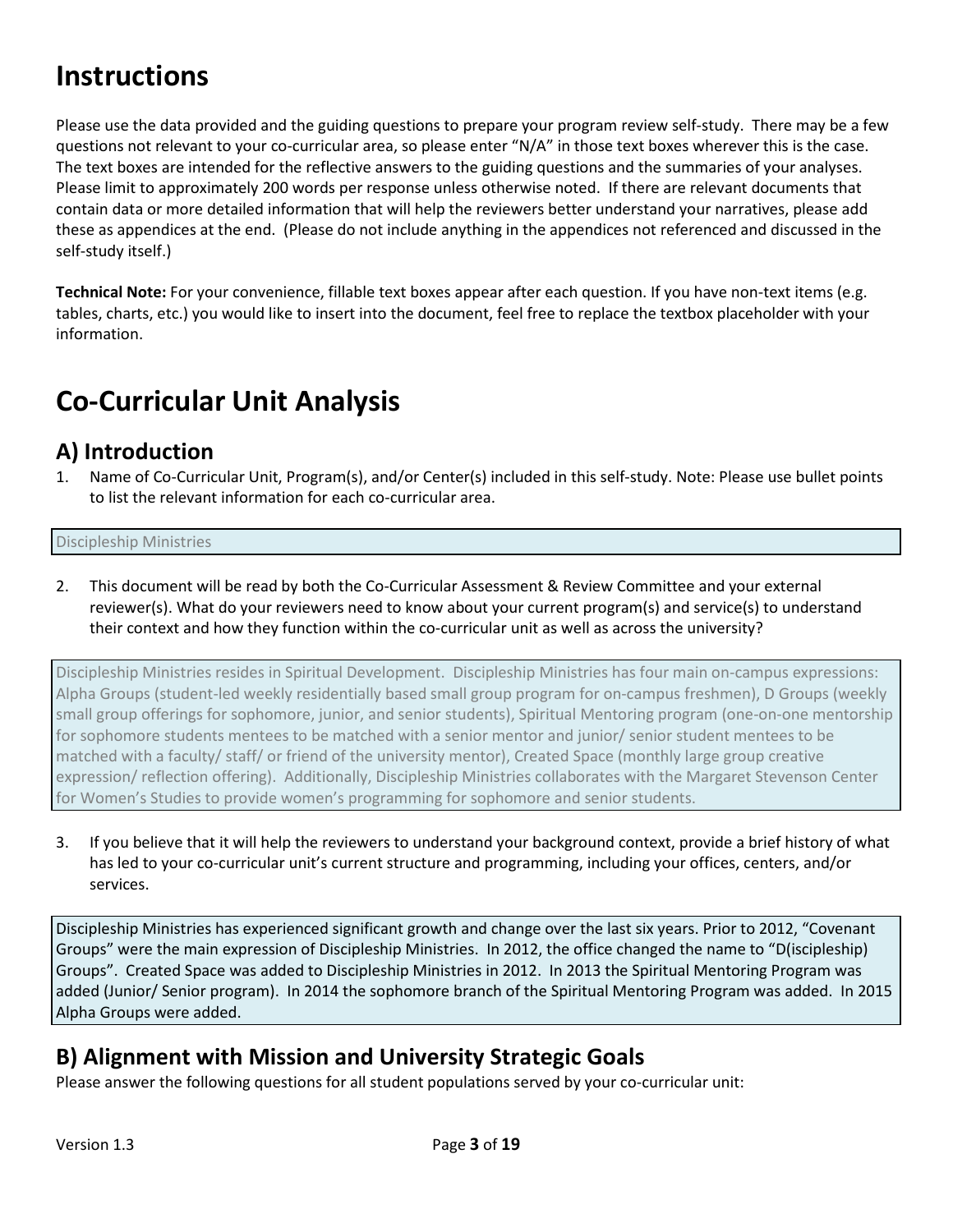### 1. Please describe your co-curricular unit's mission, purpose, and practice.

Discipleship Ministries exists to provide opportunities for undergraduate students to grow in relationship with God, self, and others.

2. Describe how your co-curricular unit supports, enhances, and/or contributes to the University's strategic goals.. In other words, how do your multiple programs contribute to your students' spiritual formation, intercultural competencies, development of character and intellect, and discernment of call in a Christian context?

The responsibilities and programs of Discipleship Ministries support the University's mission and vision in 5 key ways. All undergraduate students are given opportunities to participate in small groups designed specifically for the purpose of building and developing an intentional Christian community and the development of students as whole persons. A small group experience is a core foundational element of our Wesleyan heritage. Spiritual Mentoring Program (SMP) matches students with a senior student or PLNU faculty/staff/friend of the university to study and discuss Christian faith and spiritual formation. As whole person development is encouraged, character is modeled and formed through bi-weekly meetings with the mentor. As student small group leaders are trained, the investment of university staff and resources is modeling and forming character and laying additional groundwork for an intentionally Christian community. Spiritual formation experiences seek to develop students as whole persons by engaging creativity and experiential learning. A Christian worldview that will prepare students to engage in the world in meaningful and successful ways is developed in the retreat opportunities where whole person development, the value of Christian community, and character modeling and formation are foundational in the curriculum and topics presented.

### <span id="page-3-0"></span>**C) Progress on Recommendations from Previous Program Review**

Did you have a prior program review? *If yes, then:*

- 1. Please list the findings from the previous program review and discuss how each finding has been addressed.
	- Created Space: Additional resources have been provided to meet growing program participation and need for resources.

● Spiritual Mentoring Program: Additional mentors and training resources have been added in order to meet internal demand.

- Additional small group leaders (Alpha and D Group) were provided in order to meet more targeted needs of all students.
	- Additional student interns were hired in order to meet increased need for student leadership.
- 2. What additional significant changes were implemented in your co-curricular programs since the last program review? Example: reshaping of a program by reorganizing structure and combining services

Since program review in 2014, a sophomore/ senior branch of Spiritual Mentoring Program was added in order to meet increased student interest. Alpha Groups were added to meet the needs of residential freshmen students. Additional student leaders and interns have need added to meet growing program participation.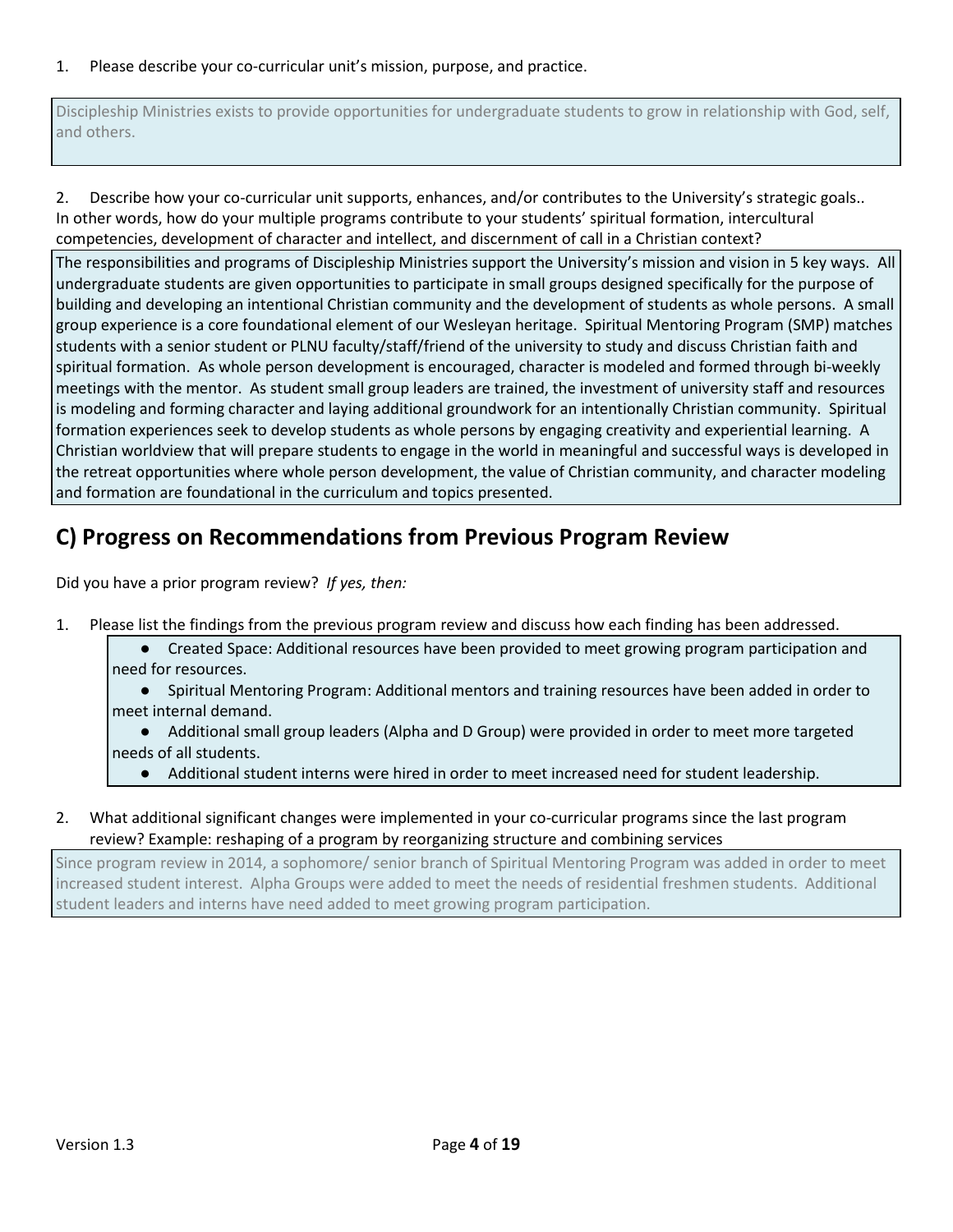## <span id="page-4-0"></span>**Program-Level Analysis** (repeat this section for each program in the co-curricular unit)

### **D1) Program Alignment with Mission and University Strategic Goals**

 What are the program's main responsibilities (list up to five)? Please complete the alignment table. University Strategic Goals: Spiritual Formation, Intercultural Competencies, Development of Character & Intellect, Discernment of Call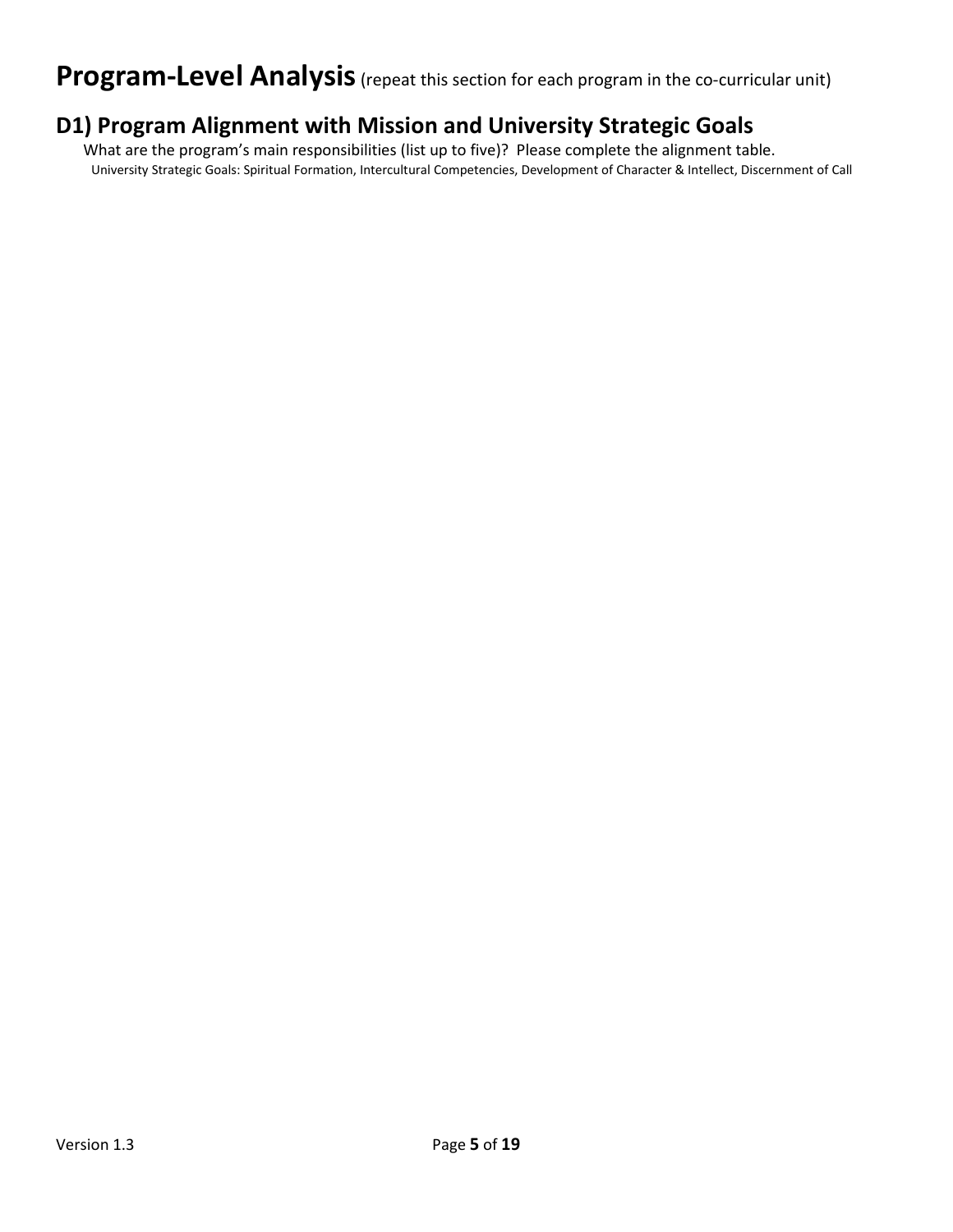| <b>Responsibilities</b>                                                                                                                                                                                                                       | <b>Support of University Mission/Vision</b>                                                                                                                                                                                                                                                 | <b>Alignment</b><br>with University Strategic Goals                                                                                                                                                                                                                                                                 |  |
|-----------------------------------------------------------------------------------------------------------------------------------------------------------------------------------------------------------------------------------------------|---------------------------------------------------------------------------------------------------------------------------------------------------------------------------------------------------------------------------------------------------------------------------------------------|---------------------------------------------------------------------------------------------------------------------------------------------------------------------------------------------------------------------------------------------------------------------------------------------------------------------|--|
| 1. Provide small group program<br>(Alpha and D Groups) for<br>undergraduate students.                                                                                                                                                         | "An intentional Christian<br>communitywhere women<br>and men are challenged to<br>explore ways to align their<br>hearts and minds to that of<br>Christ."<br>"Faithfulness to our<br>Nazarene heritage and a<br>Wesleyan theological<br>perspective."<br>"minds are engaged and<br>$\bullet$ | Groups provide<br>opportunities for students<br>to engage in spiritual<br>formation exercises.<br>Character development is<br>aspect of group<br>participation via<br>accountability and<br>intentional conversation.<br>Alpha group curriculum<br>and D Group resources<br>have emphasis on<br>vocational calling. |  |
| 2. Oversight, training, and<br>development of Spiritual<br>Mentoring Program (SMP)<br>matching undergraduate students<br>with senior students, faculty,<br>staff, and friends of the University<br>in intentional mentoring<br>relationships. | challenged, character is<br>modeled and formed."<br>"development of students as<br>whole persons."                                                                                                                                                                                          | <b>Spiritual Mentoring</b><br>program provides<br>opportunities for<br>conversations about<br>discernment of vocational<br>call. Mentors receive<br>resources in order to aid<br>their hosting of these<br>conversations.                                                                                           |  |
| 3. Provide leadership<br>opportunities and on-going<br>training for small group leaders,<br>interns, Discipleship Ministries<br>leadership team members.                                                                                      | "minds are engaged and<br>$\bullet$<br>challenged, character is<br>modeled and formed."<br>"development of students as<br>whole persons."<br>"Service as an expression of<br>faith"                                                                                                         | DisMin leaders participate<br>in leadership training<br>program with emphasis on<br>character development -<br>training focuses on the<br>personal "depth" of the<br>leader                                                                                                                                         |  |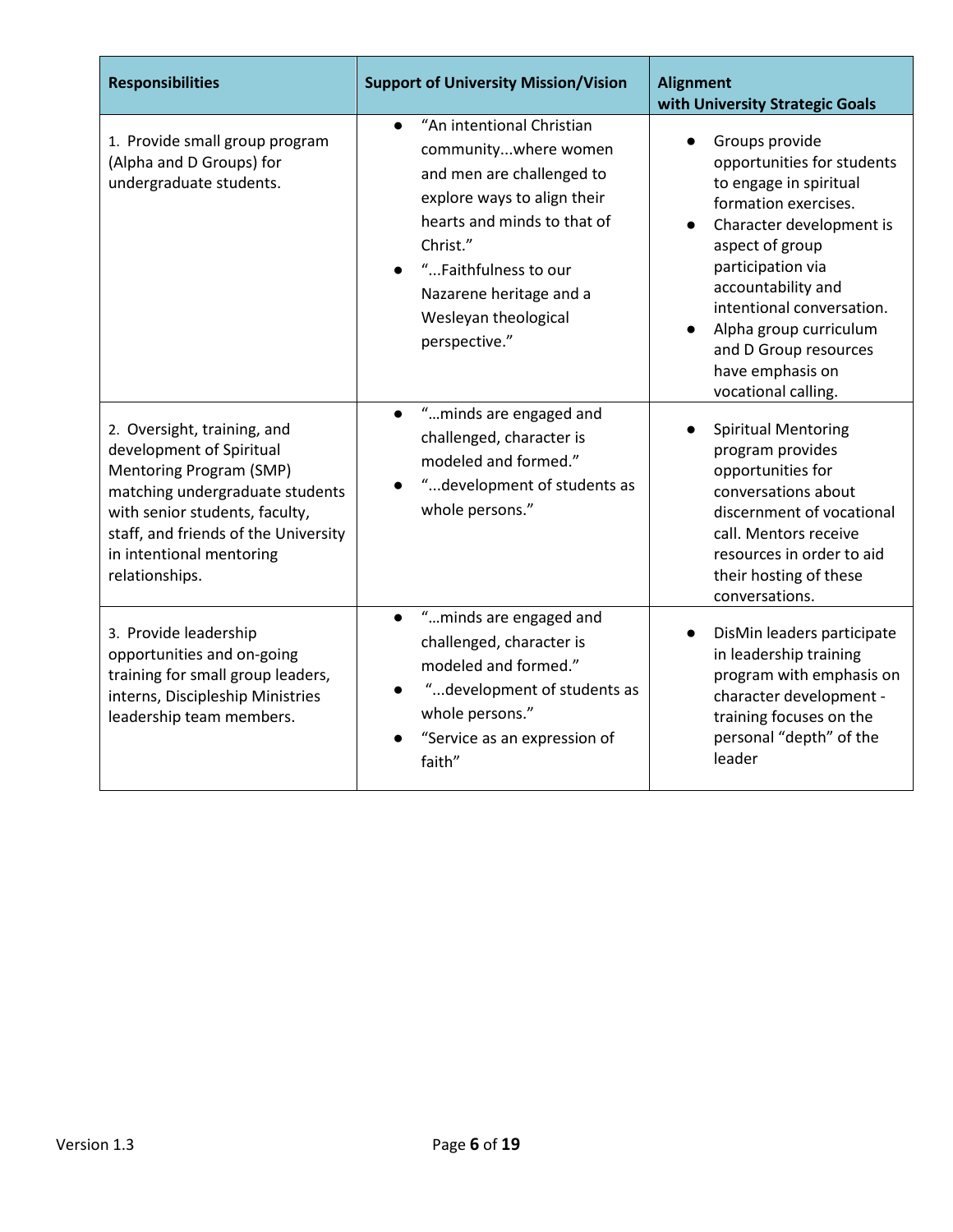| 4. Create and execute spiritual<br>formation and retreat<br>opportunities (Created Space,<br>Results May Vary retreat,<br>Alpha & D Group leader training<br>retreats) | "An intentional Christian<br>communitywhere women<br>and men are challenged to<br>explore ways to align their<br>hearts and minds to that of<br>Christ."<br>"Faithfulness to our<br>Nazarene heritage and a<br>Wesleyan theological<br>perspective."<br>"minds are engaged and<br>challenged, character is<br>modeled and formed."<br>"development of students as<br>whole persons."              | All DisMin programs<br>provide opportunities for<br>teaching and engagement<br>in spiritual formation.<br>D Group leaders receive<br>book resource about<br>spiritual formation and<br>Christian spiritual practice.                                                                                                                                         |
|------------------------------------------------------------------------------------------------------------------------------------------------------------------------|---------------------------------------------------------------------------------------------------------------------------------------------------------------------------------------------------------------------------------------------------------------------------------------------------------------------------------------------------------------------------------------------------|--------------------------------------------------------------------------------------------------------------------------------------------------------------------------------------------------------------------------------------------------------------------------------------------------------------------------------------------------------------|
| 5. Provide spiritual direction and<br>pastoral care for undergraduate<br>student population                                                                            | "An intentional Christian<br>$\bullet$<br>communitywhere women<br>and men are challenged to<br>explore ways to align their<br>hearts and minds to that of<br>Christ."<br>"Faithfulness to our<br>Nazarene heritage and a<br>Wesleyan theological<br>perspective."<br>"minds are engaged and<br>challenged, character is<br>modeled and formed."<br>"development of students as<br>whole persons." | Spiritual direction and<br>$\bullet$<br>pastoral care for<br>undergraduate population<br>has significant emphasis<br>of: Spiritual Formation,<br>Discernment of Call, and<br>Character Development.<br>Students come with<br>questions, challenges,<br>learnings, and doubt<br>seeking wisdom,<br>discernment, and<br>companionship from a<br>trusted other. |

### <span id="page-6-0"></span>**D2) Findings from Assessment**

### **Links to the co-curricular unit's assessment wheel**

- [Mission](http://assessment.pointloma.edu/co-curricular-assessment/spiritual-development/mission/)
- [Student Learning Outcomes](http://assessment.pointloma.edu/co-curricular-assessment/spiritual-development/student-learning-outcomes/)
- [Curriculum Maps](http://assessment.pointloma.edu/co-curricular-assessment/spiritual-development/curriculum-maps/)
- [Assessment Plan](http://assessment.pointloma.edu/co-curricular-assessment/spiritual-development/assessment-plan/)
- [Evidence of Student Learning](http://assessment.pointloma.edu/co-curricular-assessment/spiritual-development/evidence-of-student-learning/)
- [Use of the Evidence of Student Learning](http://assessment.pointloma.edu/co-curricular-assessment/spiritual-development/use-of-the-evidence-of-student-learning/)

### **Reflection on longitudinal assessment of student learning outcomes data:**

1. How do you define and measure success in your program?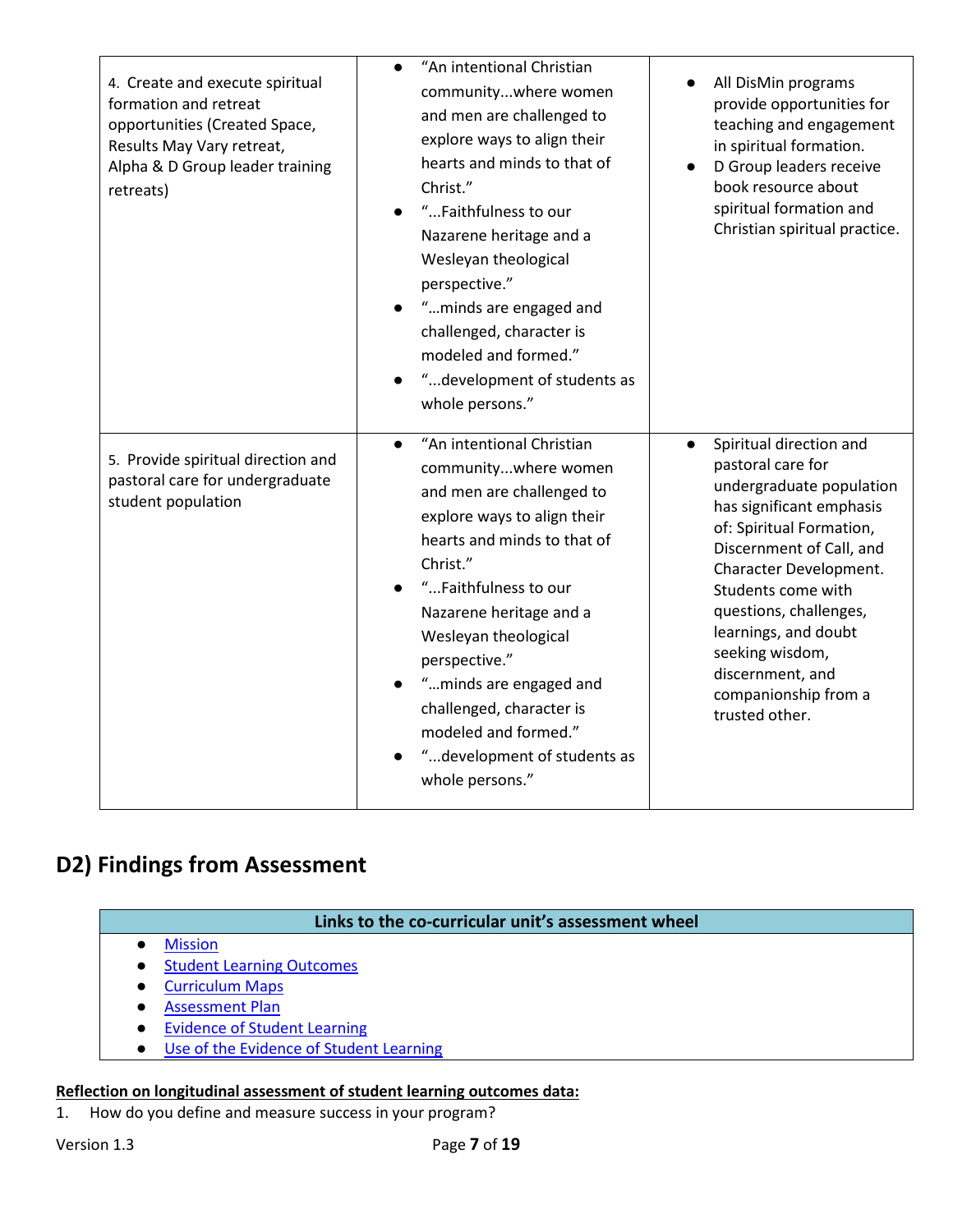The mission statement for Discipleship Ministries is: "Discipleship Ministries seeks to provide opportunities for undergraduate students to grow in relationship with God, self, and others". The first measure of success is for the programs and initiatives to be fully in line with that vision. At this time, only the students involved in leadership roles (DGroup and Alpha group leaders) within DisMin are assessed to measure success. Spiritual growth is at times difficult to recognize and often difficult to quantify. Asking students about the personal spiritual growth they experience seems to be the most appropriate and accurate measure of their growth in relationship with God. Growth in relationship with self is measured by questions surrounding self-awareness and recognition of gains in leadership skills. Relationship with others is measured according to students team/ partnership skills.

### 2. Are the assessment wheels in your co-curricular program up-to-date and complete? Is there anything missing?

#### Yes, the wheels are up to date.

3. What have you learned from your analysis of student learning outcomes data?

In 2015-16 Student leaders in DisMin seemed to easily identify and appropriate their learning about Christian spiritual disciplines and the value of those disciplines to the Christian life of faith. During the 2016-17 and 2017-18 school years there was a decreased emphasis on Christian spiritual disciplines in order to provide more group dynamic and coleadership skills. While this shift seemed to benefit leaders in their group leadership experience, it seemed it was more difficult for them to identify and apply the value of Christian spiritual disciplines to their leadership experience. I recognized that there needs to be a more overt focus on the Christian spiritual disciplines.

4. What significant changes to your program or processes have you made based on your student learning outcomes data?

For the 2018-19 school year, there is an increased emphasis on Christian spiritual disciplines in the D Group program. Each DGroup leader received a resource on spiritual disciplines, "The Spiritual Disciplines Handbook" by Adele Ahlberg Calhoun. D Group interns are focusing on spiritual disciplines in their weekly meetings with program director in order to more effectively lead other student small group leaders in experiences and discussion about the disciplines and their value to the Christian life.

5. What other data or information do you use to measure your success, including both current student data and alumni data? Please provide summary tables of relevant data in addition to the narrative. Examples: alumni surveys, nationally normed student engagement surveys, or student satisfaction inventories like NSSE (National Survey of Student Engagement), DLE (Diverse Learning Environments), SSI (Student Satisfaction Inventory).

Other than assessment and participation data there is no additional data collected.

6. What changes to your program or processes have you made based on the student engagement, student satisfaction data, and additional data you have gathered?

The launch (2015) and continued growth of Alpha Groups has taken a majority of energy and resources within DisMin over the last few years. Many of the program and process changes has been in relationship to Alpha Groups: all groups shifting to a co-leadership model after input from leaders and participants. In response to assessment data collected in 2016 and 2017 there has been an increased emphasis on spiritual disciplines in D Group leader training.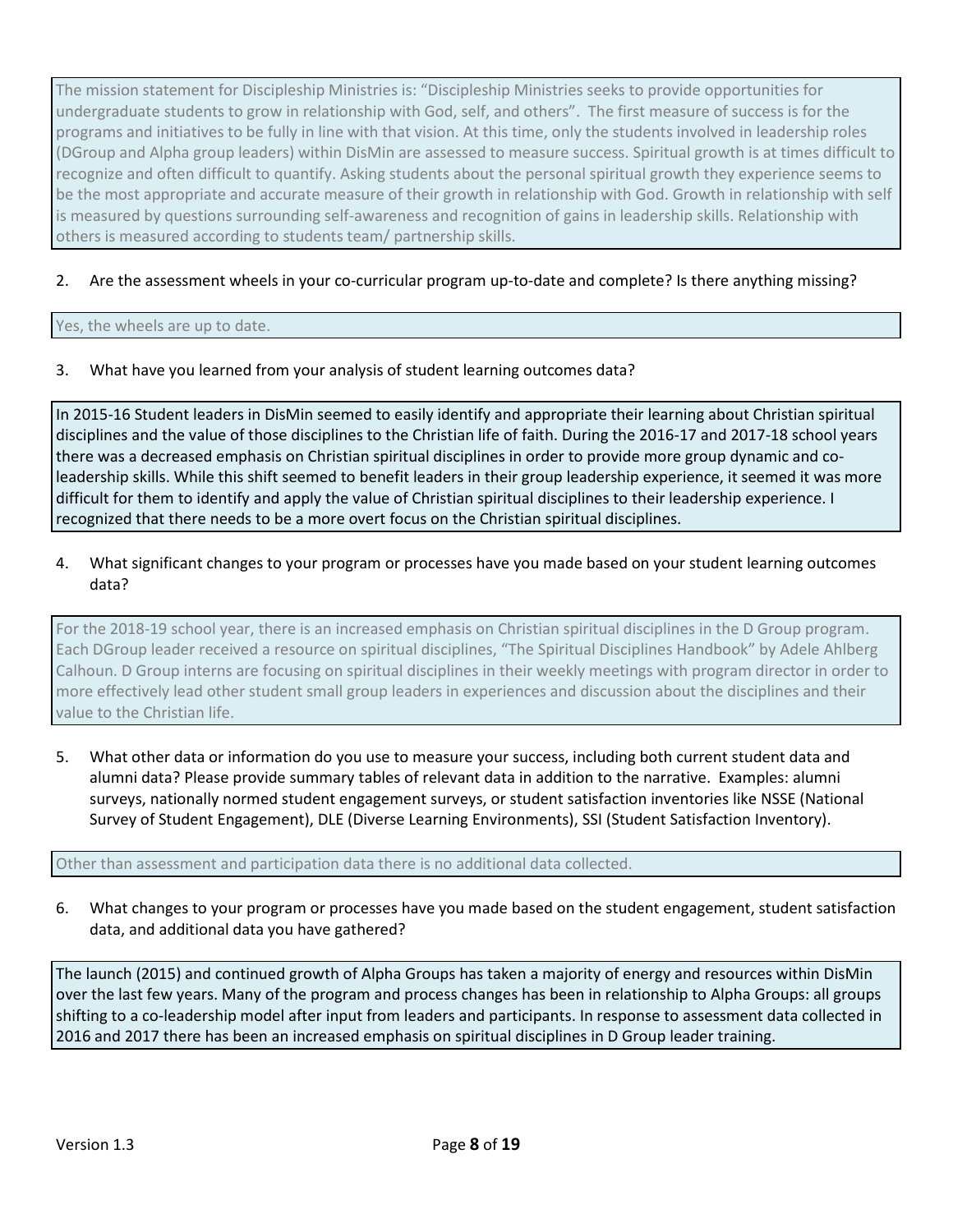### <span id="page-8-0"></span>**D3) Comparator Analysis and Potential Impact of National Trends**

1. Please provide an analysis of same or similar co-curricular programs at three comparator or aspirant institutions. In your analysis, please include information about the program's activities, staffing, infrastructure, and resources. How does your program compare to or differ from those at comparator or aspirant institutions? Please include as much information as accessible with regard to the other programs.

### **Azusa Pacific University:**

The Office of Discipleship Ministries (ODM) at APU has 5 people on staff—1 full-time staff + 4 part-time staff. Additionally, there are paid interns (Graduate and Undergraduate) & volunteer interns. The staff is:

*-Associate Campus Pastor for Discipleship (full-time)*

*-Administrative Assistant for Discipleship Ministries (29 hours/wk)*

*-Discipleship Groups Coordinator (20 hrs/wk)* 

*-Discipleship Mentoring Coordinator (Women) 20 hrs/wk* 

*-Discipleship Mentoring Coordinator (Men) 20 hrs/wk*

*-Paid Graduate and undergraduate interns (the 5 graduate interns paid through other departments)*

*- Volunteer interns*

The ODM sponsors programs in discipleship small groups and mentoring. The ODM Director reports: "The Discipleship Groups program at APU has consistently provided opportunities for small group discipleship for approximately 20-25% of our undergraduate population. Most small group leaders (approximately 120) are student leaders while a smaller number are staff/adults (10-15). We utilize a small group software called "ChurchTeams" to help us with the sign up and tracking process. For every 5-7 small group leaders we have a SALT leader that provides ongoing support, encouragement, and accountability for small group leaders. Although we highlight various discipleship resources each year we do provide leeway for D-Group Leaders to decide what materials they would like to incorporate. However, they submit a Ministry Action Plan at the beginning of each semester and talk that through with their support person. We also carry out mid-semester reports/check-ins to get a sense of how things are going and where they may need support. The 3 M.Div Interns plus 2 UG Interns provide direct support to 3-4 SALT Leaders each and spend weekly time checking in with them on progress and on their own personal/spiritual growth. We offer two kinds of general D-Groups: Freshmen only (with an upperclass leader) & All-Classes. All groups with the exception of one are gender-specific. Additionally, we have established ongoing partnerships with various campus programs to create program-specific groups such as Nursing, Psychology, Kinesiology, Women's Choir, Men's Choir, Intramural, Commuter, Recovery, Catholic Students, etc."

### **Mentoring:** ODM Director reports:

"The Discipleship Mentoring Program exists to provide students with 1-1 discipleship mentoring with a vetted/trained adult (faculty, staff, community member) or an upperclass mentor (Academic Jr. or Sr.). These mentoring pairs are matched prayerfully, annually reaching 300-350 students. The focus of mentoring is to deepen faith and commitment to Jesus which can take many forms depending on the unique situation or needs of each student."

**Operating Budge**t (excluding personnel costs) are \$42,000.

#### **Wheaton College:**

*-Associate chaplain for Discipleship (full-time)*

*-Office manager (full-time) - shared with other Chaplain's Office departments*

\_\_\_\_\_\_\_\_\_\_\_\_\_\_\_\_\_\_\_\_\_\_\_\_\_\_\_\_\_\_\_\_\_\_\_\_\_\_\_\_\_\_\_\_\_\_\_\_\_\_\_\_\_\_\_\_\_\_\_\_\_\_\_\_\_\_\_

*- Two 20 hour/ week Graduate Students*

*- One 10 hour/ week GRA*

*- Two Student "Chair" positions (part-time, stipend)*

*<sup>-</sup> One 5 hour/ week GRA*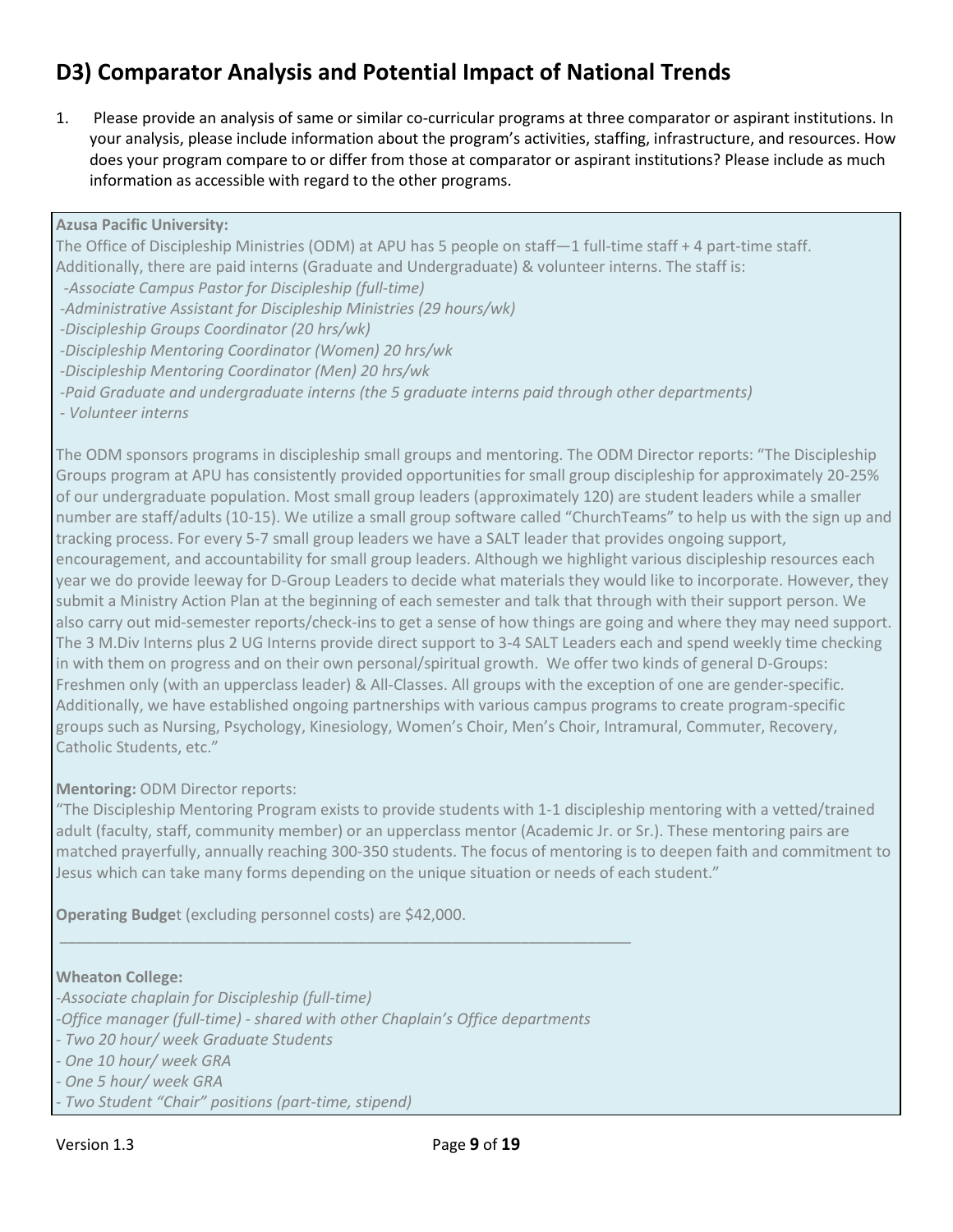*- Volunteer Student Cabinet (11 students)*

**Small Groups:** Discipleship Small Groups (DSG) involves approximately 120 groups with roughly 30% of undergraduates participating in weekly groups. Groups are associated with living areas and are "closed" once they begin. Each group consists of 5-7 students. Bible as curriculum with each group emphasizing 3 goals : "to equip the saints for service in the local church, prepare students to be salt and light in the world, and increase Bible and Gospel fluency". "Coach" structure where each "Cabinet" member supports 10 DSG leaders. There are 4 trainings a year for leaders - each 1.5 hours long. These support the 7 pillars of DSG: Engage Scripture, Pray for one another, Apply the Gospel, Listen in love, Promote vulnerability, Uphold and celebrate kingdom diversity, meet consistently,

**Mentoring:** There is no mentoring program currently

**Operating Budget:** (excluding personnel costs) are \$15,000. Additionally, the Associate Chaplain for Discipleship reports he secured a \$50,000 annual grant for a leader retreat.

**George Fox University:** The Spiritual and Intercultural Life office at GFU has broad oversight which also encompasses chapel programs and Intercultural Life. There is not staff that gives exclusive oversight to Discipleship programs. The staff consists of:

\_\_\_\_\_\_\_\_\_\_\_\_\_\_\_\_\_\_\_\_\_\_\_\_\_\_\_\_\_\_\_\_\_\_\_\_\_\_\_\_\_\_\_\_\_\_\_\_\_\_\_\_\_\_\_\_\_\_\_\_\_\_\_\_\_\_\_\_

*- University pastor (full-time) -2 Associate pastors (full-time) -Spiritual Life assistant (full-time)* 

#### **Small Groups:**

From university pastor: "Our small group model is called "Life Groups." We have designed Life Groups to intentionally target students who most likely do not have any established spiritual community at George Fox yet, as we recognize that students who do have established spiritual community, may prefer to join a small group in one of the area churches (because we are a small town in a church-rich environment we have fairly high student participation in church) and/or in one of their affinity groups on campus (athletic team—athletes are almost half of our student population; reslife, or academics being the most popular three on-campus sub-groups.) Thus, we have designed our Life Groups to be short term (fall—8 week commitment; spring—6 week commitment and ideally overlapping with Lent.) All groups are led by a post-college adult leader (most of whom are employees, but sometimes we have spouses or local pastors lead.) We offer/require all leader's to sign up each semester that they plan to lead (the application is very minimal but probes into questions about the current state of their relationship with the Lord, among other things) and to attend a 90-minute leader lunch which is always offered two weeks before the start of Life Groups. We ask all leaders to tell us the date, time, and location of their group, and if they have any specifications for their group (related to sex, grade level, or topic.) We offer 3-4 recommended curriculum options each semester to our group leaders. If leaders have a different idea of what they would like to use for their groups, we require that they run it by us first." Between 100-125 students participate in Life Groups annually.

**Mentoring:** A mentoring program is in the pilot phase.

**Operating Budget:**

Regarding comparator programs, DisMin at PLNU seems to be on track with the above mentioned programs. In programs currently offered (small groups and mentoring), PLNU is most similar to APU though APU's student body and program engagement is significantly higher.

 *\_\_\_\_\_\_\_\_\_\_\_\_\_\_\_\_\_\_\_\_\_\_\_\_\_\_\_\_\_\_\_\_\_\_\_\_\_\_\_\_\_\_\_\_\_\_\_\_\_\_\_\_\_\_\_\_\_\_\_\_\_\_\_\_\_\_\_\_\_\_\_\_\_\_\_\_\_\_\_\_\_\_\_*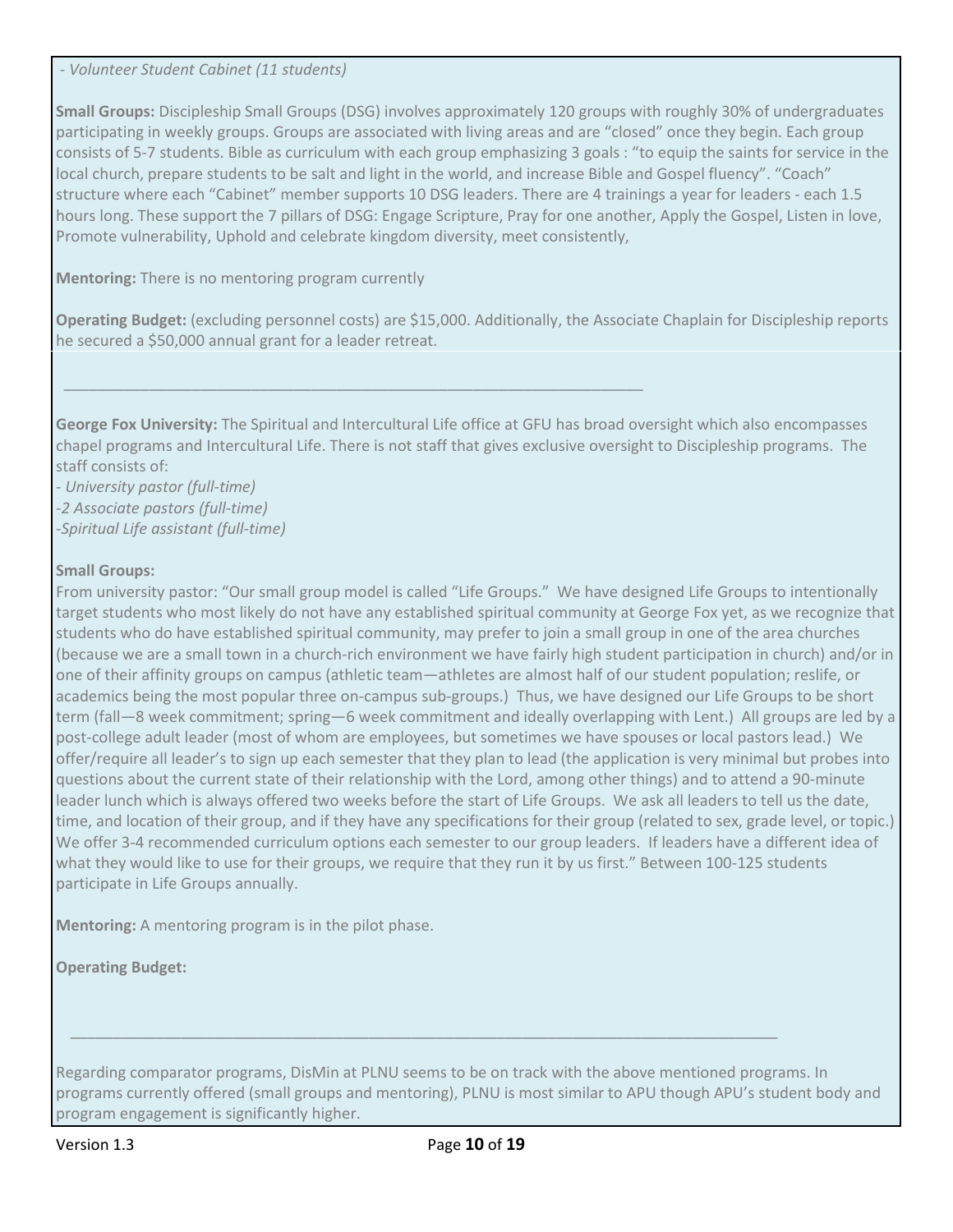Each of the comparator programs employ graduate students as a significant part of the leadership for Discipleship programs, creating a robust staff to support and lead programming. This is an area of limitation for PLNU's programs. PLNU's programs are well-supported in terms of financial resources, but the limitation of staff leadership is a hindrance to further growth.

### 2. Are there trends in higher education or industry that are particularly important to your co-curricular programming? If yes, how is your program reacting to those trends?

In recent years, there has been a strong emphasis on sophomore student engagement and retention. Sophomore students have been a large part of programming in DisMin as a vast majority of Alpha group and D Group leaders are intentionally chosen to be sophomores (75% in Alpha, 50% in D Group). Additionally, DisMin provides a spiritual mentoring experience for sophomores and sophomore women are invited to participate in an event co-sponsored by the Center for Women's Studies which focuses on resilience, growth mindset, "shine theory", and self care specifically designed for sophomore women.

### 3. What "best" practices are currently adopted by your program? What practices should you consider adopting?

In Steve Garber's book *Fabric of Faithfulness,* he noted that qualitative research regarding students who maintain their faith after college yielded 3 specific factors linked to faith retention: they developed a worldview that was able to stand up in the midst of competing worldviews they encountered in the world, they met regularly with a group of like minded individuals, and they had non-parental adult mentors speaking into their lives. Both alpha and d groups provide opportunities for students to meet with like minded others as they seek to develop a Christian worldview. Spiritual mentoring provides opportunities for students to develop this worldview while investing in relationship with nonparental adult mentors.

Leadership training and resources are made available for all alpha group, d group, and spiritual mentoring leaders. This training material covers verbal and non-verbal communication skills, group dynamics, question asking skills, training in spiritual disciplines.

Alpha groups employ a co-leadership model to increase effectiveness of leadership experience via accountability, support, and increased exposure to and engagement with upperclass student leaders for our residential freshmen students.

We are currently considering additional training in diversity and crisis management.

### <span id="page-10-0"></span>**D4) Quality Markers**

### 1. What qualifications and/or training are required of your staff in order to adequately meet the needs of this program? Are these needs currently met?

Director: Leadership, organization and administration skills for budgeting, communication, training, supervision, and collaboration are essential. Education, experience, and skills in spiritual formation, small groups, college student development, and familiarity with Christian higher education are also necessary to effectively . Additionally, training in pastoral counseling, spiritual direction, or a related field is necessary to meet the need for care of student leaders and program participants.

Assistant: Experience and skills in verbal and written communication is essential. Organization and administration skills (budget, calendar, Microsoft Office suite) are key aspects of the job. Familiarity and experience in group dynamics, spiritual formation, and Christian higher education further augment this work and allow assistant to further support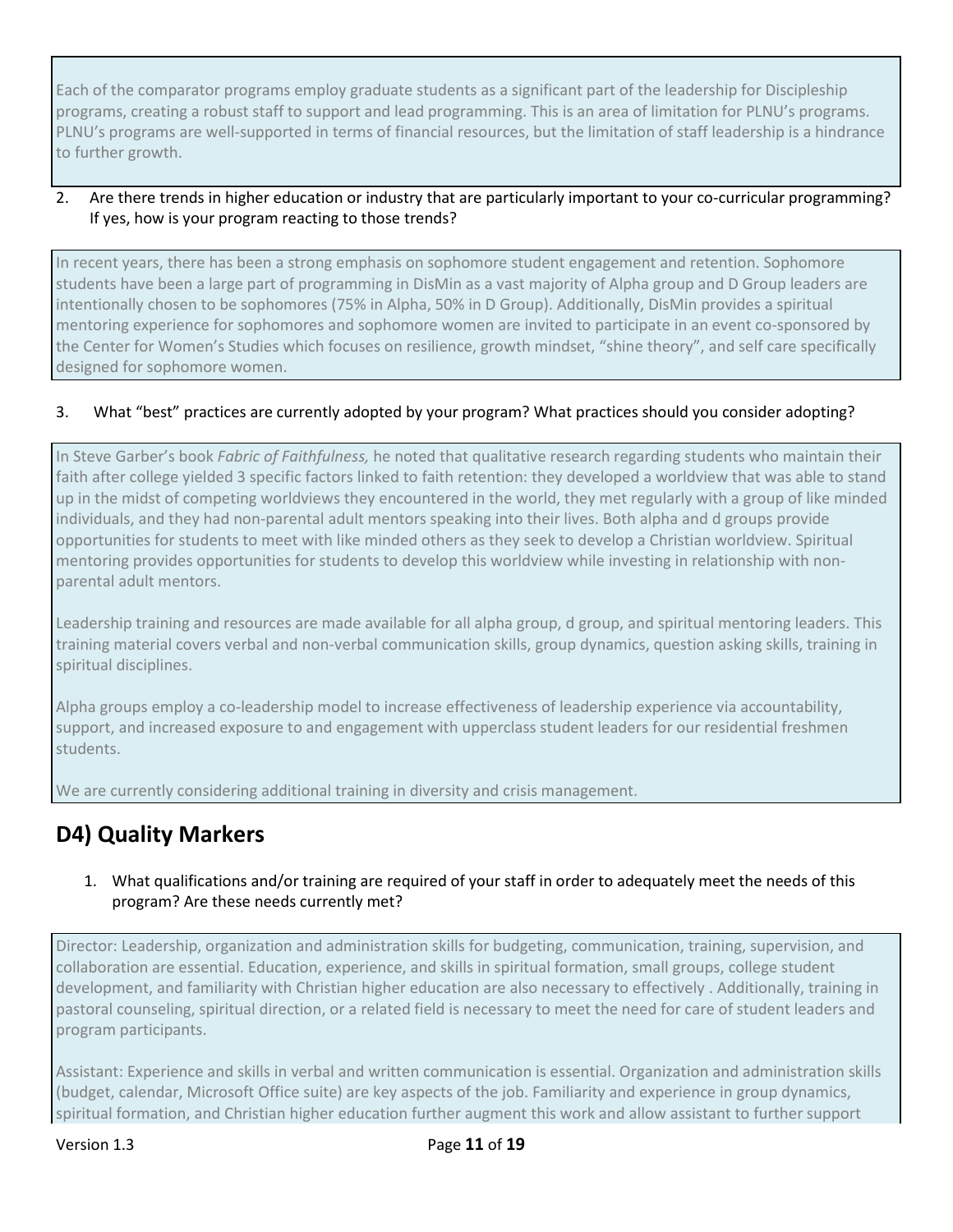DIrector in various aspects of work. Though a tertiary qualification, experience and skills in graphic design is a consistent need in the program assistant role.

Yes, these are currently being met by the staff in place.

### 2. What additional quality markers ("distinctives") of your program contribute to your program's success?

The current director's expertise in spiritual direction and counseling/ marriage and family therapy add a strong support and care component for program participants. The director has also attended professional conferences and has presented at conferences and workshops about spiritual formation, ministry with the millennial generation, the role of women in the church and workplace, and boundaries for ministers.

### <span id="page-11-0"></span>**D5) Infrastructure and Staffing**

- 1. Please provide an organizational chart in the space (below), which you may extract from Workday.
- 2. Please list staff assigned to the program along with major responsibilities of each. Indicate which positions are full-time, part-time, temporary, student workers ("Status"). If a position is shared with another program, please identify that program and the percentage of time shared. Insert rows as necessary.

| <b>Position</b>          | <b>Responsibilities</b> | <b>Status</b>         | <b>Comments</b>         |
|--------------------------|-------------------------|-----------------------|-------------------------|
| Director of Discipleship |                         | Full-Time, exempt     |                         |
| Program Assistant        |                         | Part-Time, non-exempt | 32 hrs/ wk 10 month     |
| Student Interns (6)      |                         | Part-Time             | Each student intern     |
|                          |                         |                       | position is 2-5 hours a |
|                          |                         |                       | week                    |

#### **Responsibilities**

Director:

- Provide oversight to all aspects of DisMin programming
- Recruit/ select/ train DisMin interns and student leaders
- Oversight of program assistant and student interns
- Work in collaboration with SpirDev & StuDev staff and University faculty for institution-wide programs, vision, and student engagement
- Provide general pastoral care to undergraduate community
- Oversight and leadership for Discipleship Groups, Spiritual Mentoring Program, Created Space, campus- wide spiritual formation events, and retreat experiences
- Assist with chapel planning
- Collaborate with student development for LEAD and NSO
- Collaborate with Center for Women's studies for senior women's retreat: Results May Vary, "Enough" event

Assistant:

- Administrative support for all Discipleship Ministries programs (financial record keeping, communication, publicity)
- Event coordination
- Website update, graphic design for program publications, brochure, training materials
- Support and contact for all program participants
- Assist program director with all aspects of communication, event coordination, sign-ups, evaluation, assessment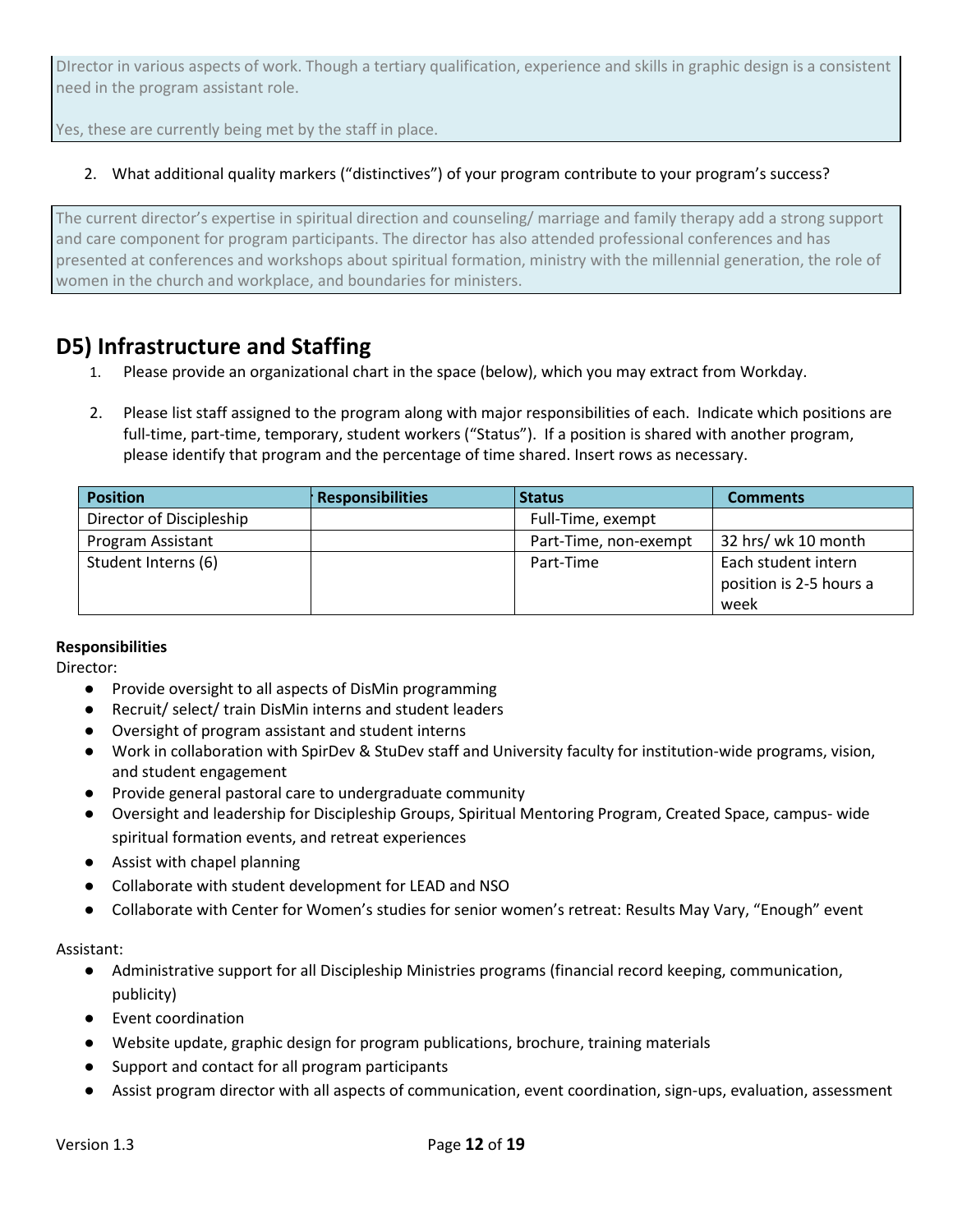#### Interns:

- Work in conjunction with Director and assistant to provide general leadership for DisMin programs
- Serve as liaison between Office of DisMin and undergraduate student body
- Leadership of weekly small group leader training meeting
- Assist program director with all aspects of communication, event coordination, sign-ups, evaluation, assessment

*For "Position" column, please list title (i.e. Executive Director, Administrative Assistant, Painter, et cetera) For "Major Responsibilities" column, please list major responsibilities; full job description is not desired or required. For "Status" column, please indicate status as described below:*

*Full-Time: Employees work a minimum of eight hours per day, five days per week or 40 hours per week. Please also indicate if they are exempt or non-exempt.* 

*Part-Time: Employees work fewer than 40 hours per week.*

*Temporary Status: Positions are clearly temporary in nature. They do not require an authorized position slot and are not incorporated in the University's staffing plan; however, they must be approved and sufficient funds must be available.*

*Student Status: Only students enrolled at PLNU are undergraduate students enrolled for at least 12 credit hours and graduate students enrolled for at least 6 credit hours are considered full-time. Students enrolled for fewer hours are considered parttime. Students are generally ineligible for benefits except those required by law.*

3. Is your program's current staffing adequate? If not, what is needed?

Staffing is adequate to sustain programs though no new programming can be added with current demands. Grad assistants, full-time program assistant, or increased internship hours would allow student leaders to receive increased support, care, and accountability.

#### 4. How many employees are cross-trained to provide support in other program or service areas within your unit?

Assistant is cross-trained to provide graphic design work. Diretor is cross-trained to provide spiritual direction and counseling.

3. Please list what technology that staff use to perform their jobs. How has technology impacted your program in terms of efficiencies, staff workload, et cetera? Are your program's current technological resources and support adequate? What steps are taken to maximize technological resources and its use by staff?

Director uses a laptop computer and cell phone. Additionally, director is being trained in expanded programs and applications of ipad (new presentation, editing, and survey applications). Assistant uses a desktop computer and has access to a shared iMac for design work. Both work stations are outfitted with telephones and are connected to the University network.

In terms of efficiency and workload, these technologies are essential and adequate.

Training materials and resources are housed online (Google Drive) in order to save monetary funds and decrease workload for program staff in printing/ distribution. Technological growth has allowed for more efficient application and evaluation processes by moving all processes to online format in Google forms. All budgeting information is accurate and time efficient due to use of online programs and processes. The DisMin program assistant has pursued additional training in graphic design (Adobe suite) in order to save resources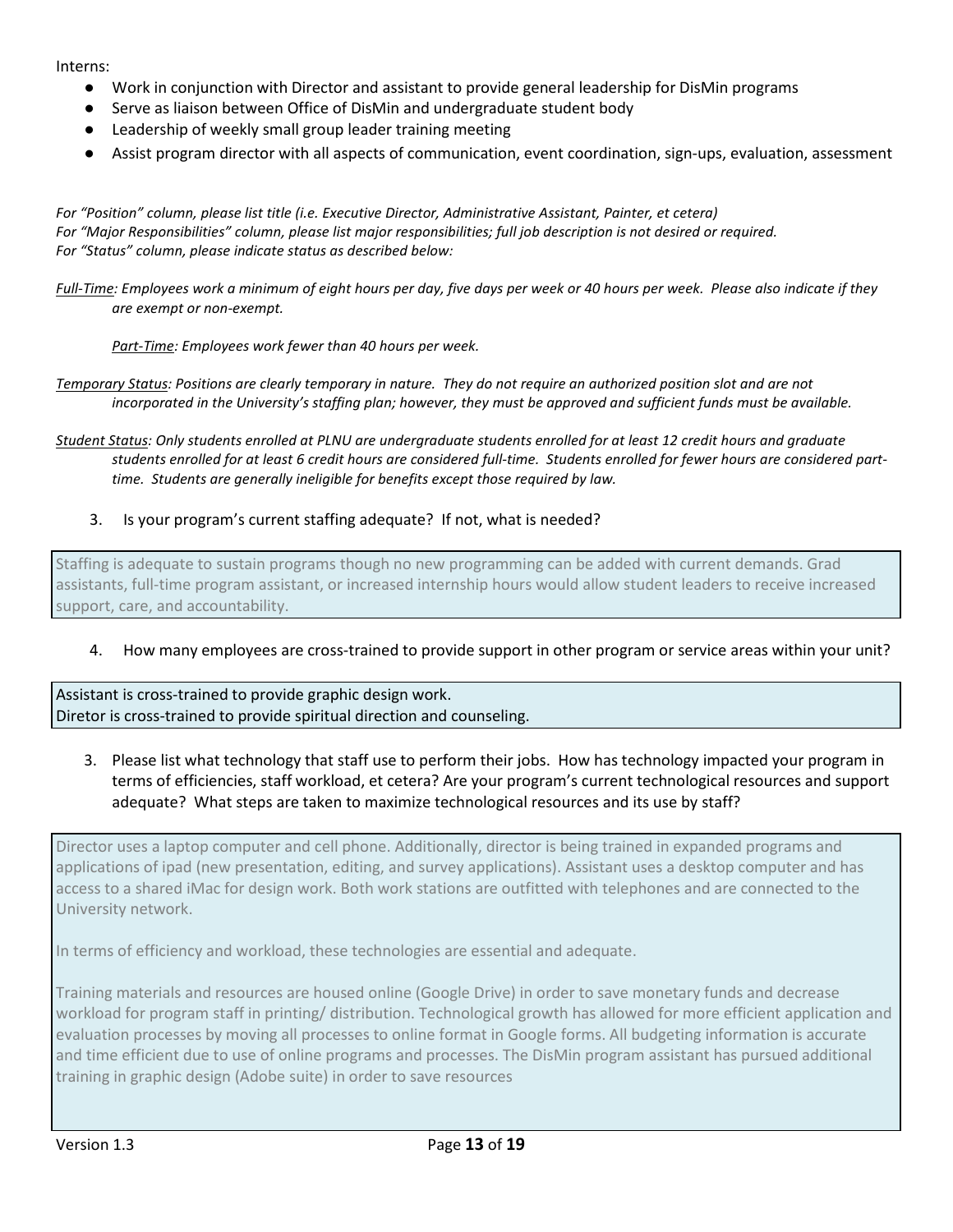### 4. Please list office and other space assigned to your program that is used to conduct your business. Are your program's current facilities adequate? Do you foresee additional needs in this area?

Director has a fully functional office that is adequate in terms of space and accessibility. Assistant has a functional workspace (cubicle) in the shared office space within the department. Assistant and Director also have easy access to one another's work spaces.

### **D6) Internal and External Demand for the Program/Service**

- 1. Please list all groups of key users (people served, "clients") of your program's services.
- All residential freshmen (AlphaGgroup and 2 Alpha Group leaders provided for every residential freshmen hall)
- All residential students (DGroups, Created Space, spiritual mentoring)
- Commuter students (all programs)
- Senior women (Results May Vary retreat)
- Sophomore women ("Enough" sophomore women's event)
- Alpha Group student leaders (46)
- D Group student leaders (30)
- Student leadership team members (12)
- DisMin interns (6)
- Faculty/ Staff/ Local alumni and friends of the University who participate in Spiritual Mentoring program as mentors
- 2. *Internal demand* is any request from a PLNU department, unit, or member of the campus community for programs or services that your program and/or service provides. What is the internal demand or participation rate for this program and how is this measured? (Examples: requests for services, attendance, usage)

### (All numbers based on 2018-19) and are taken by sign-up/ registration, and "sign-in" attendance forms:

- Residential Life in interdependent with DisMin as Alpha Group leaders provide student leadership and weekly small groups on all 23 freshmen halls for 600 freshmen. There is not attendance taken at these groups though leaders report approximately 450 freshmen regularly attended weekly groups.
- 28 DGroup leaders invited 1800 residential and commuter students to join 22 weekly small group meetings.
- 106 students filled out the application to be matched with a spiritual mentor. Due to availability, 20 sophomore students and 32 junior and senior students were matched with a spiritual mentor (40 total in senior/ sophomore program; 32 students matched with 32 faculty/ staff/ friend of PLNU in jr/ sr program). Of the 72 student participants, 50% (36) noted some form of student leadership involvement on their application.
- 63 graduating senior women attended the Results May Vary retreat with 11 faculty/ staff panelists.
- 76 sophomore women attended the "Enough" event.
- 250 students attended 3 Created Space gatherings.
- 132 students applied for student leadership positions in Alpha & D Group by filling out applications and attending individual and group interviews. 88 students were chosen for 2019-2020 student leadership roles.
- 26 junior students completed the application and interview process to serve as "senior mentors" in 2019-2020 school year.
- 3. What significant changes in internal demand have occurred over the past six years and is this demand being met? If not, please identify the resources needed to meet this demand. (Please indicate how requests from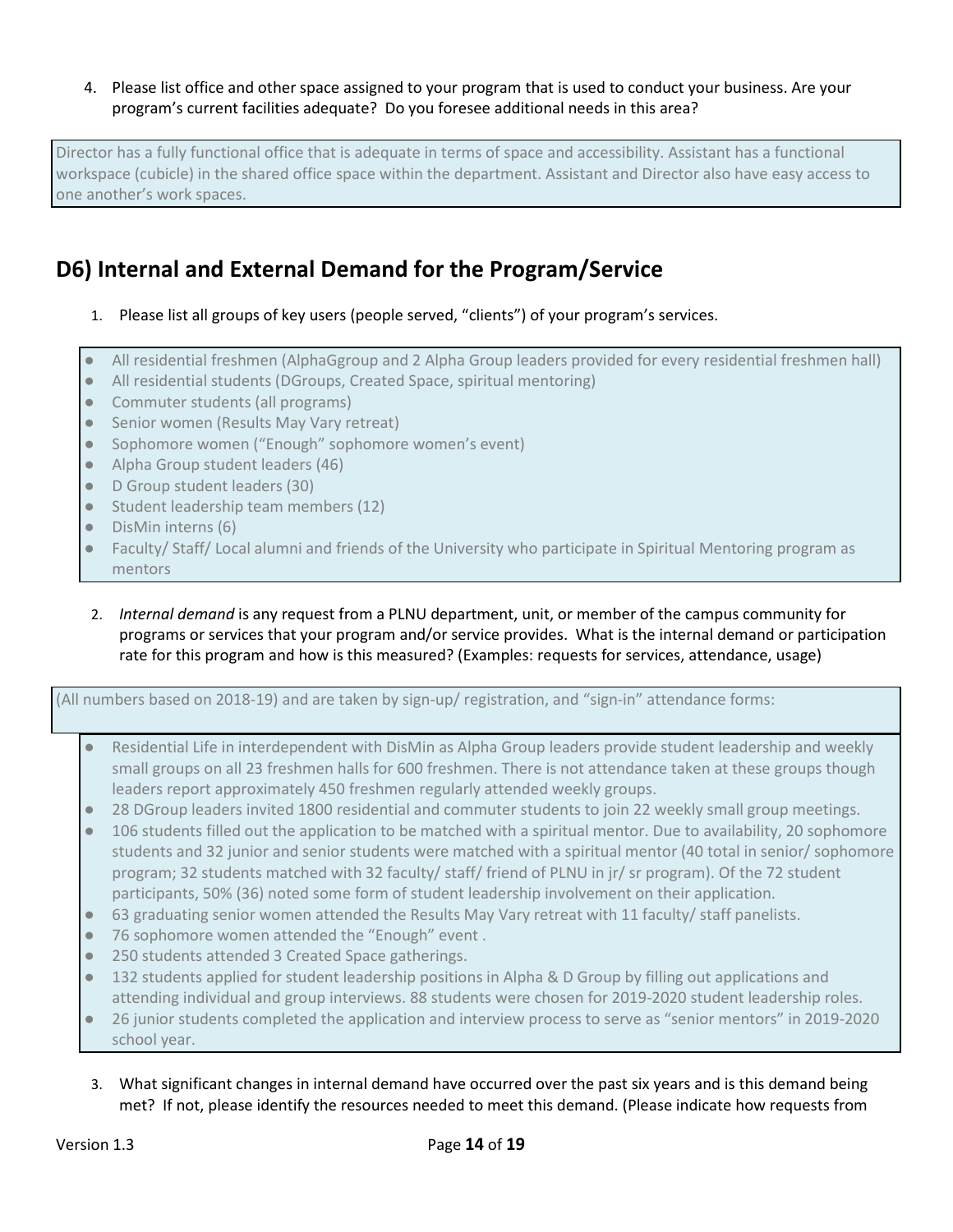### within the university have changed, whether or not the changes in requests are being met.)

In 2015, Alpha Groups were started in response to decreasing attendance and engagement in the DGroup program among residential freshmen students. After inquiry, assessment, and evaluation, a new program that more closely met the needs of first year students was launched. Since its inception, Alpha Groups have seen steady engagement and student feedback has been consistently positive.

Within spiritual mentoring, there has been consistently more demand than our programs can meet. We have increased recruitment efforts, launched a new arm of the program (senior/ sophomore), and encouraged students to join a D Group as an alternate way to connect with others for personal & spiritual growth.

For the first 3 years of Created Space, the internal demand exceeded the resources and opportunities for engagement. This has slowed in the last 2 years and the program has seen decreased attendance and therefore fewer offerings for the 2018-19 school year. This scaling back of Created Space offerings is projected for the 2019-2020 school year as well.

### 4. *External demand* is any request from outside PLNU for programs or services that your program and/or service provides. What is the external demand for this program and how is it measured?

N/A 5. *External demand* also includes meeting external requirements (i.e. accreditation, federal reporting, licensure,

legal requirements, auditing reports).Please list any requirements by outside organizations/agencies required for your programming and service(s) to operate.

N/A

6. What significant changes in external demand have occurred over the past six years (if any) and is this demand being met? In other words, please indicate how requests, student populations, laws, reporting requirements, and/or accreditation from outside the university have changed, and whether or not changes were addressed.

N/A

### <span id="page-14-0"></span>**D7) Financial Analysis**

Below is a six-year cost analysis of the total payroll and non-payroll expenses for your program. This information was provided by the PLNU finance office using the cost centers associated with your program.

Payroll is excluded due to small staffing

| Year                | $2013 - 14$ | $2014 - 15$ | $2015 - 16$ | 2016-17     | 2017-18     | 2018-19     |
|---------------------|-------------|-------------|-------------|-------------|-------------|-------------|
| <b>Total Budget</b> |             |             | \$39,562.00 | \$43,403.00 | \$34,903.00 | \$41,056.00 |

1. What steps were taken over the past six years to improve cost efficiencies? (Example: action plans from prioritization)

The "spring retreat" for D Group leaders was discontinued in order to cut program costs.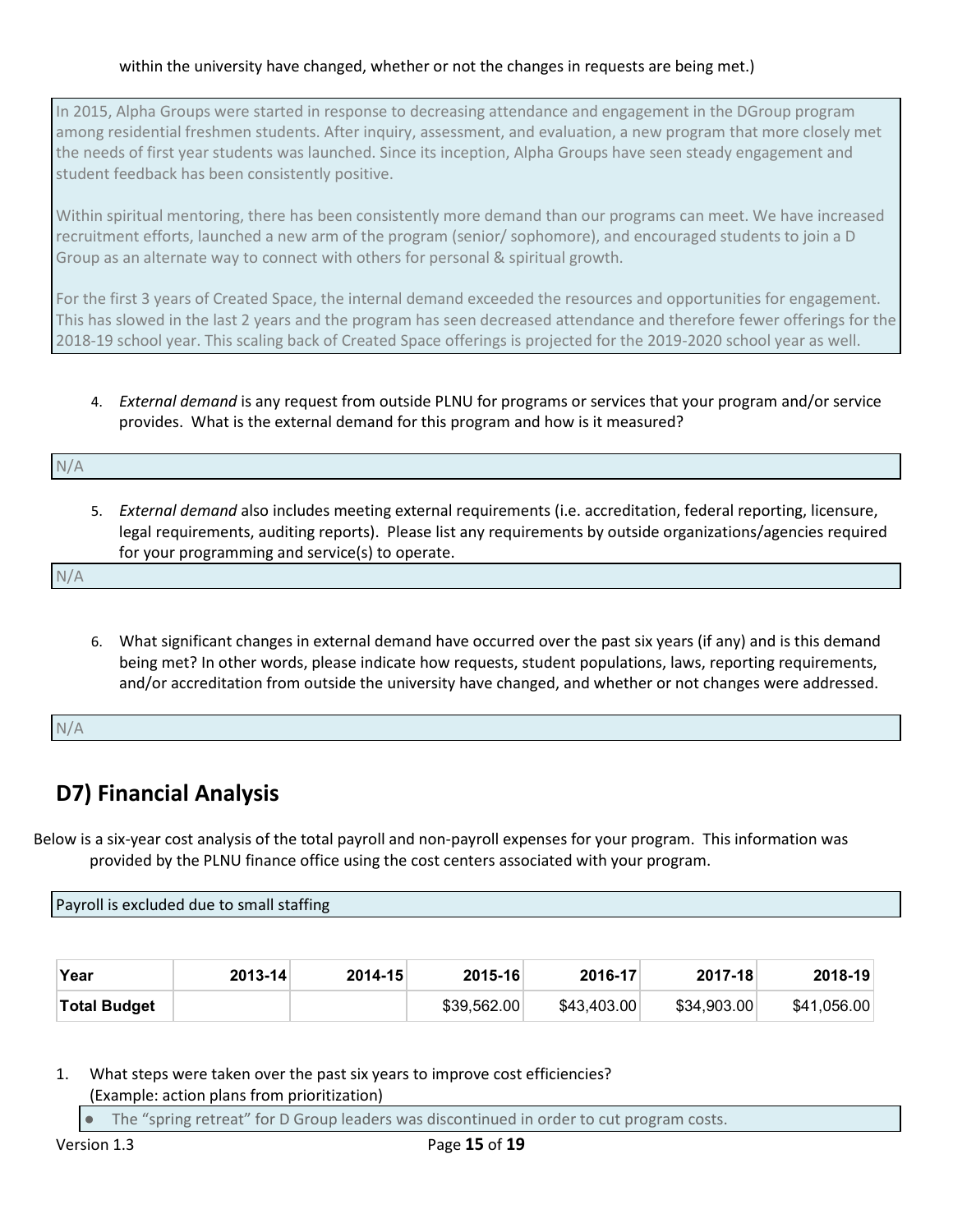- Design and publicity work have been done by Discipleship Ministries staff to save money.
- A more economical retreat location was chosen for fall leader training retreats.
- Alpha and D Group programs attend a conjoint retreat rather than separate retreats which saves on overall expenses.
- Internal speakers have been utilized for training and retreat events to save guest-speaker fees and honorariums.
- 2. Does your program share costs with other campus programs? If so, please describe and explain the interrelationship of the program budget with these programs. For example, do you pay for room repairs for rooms used by other units? Are personnel shared between units? If so, how are costs shared?

Yes, DisMin shares program costs with the Margaret Stevenson Center for Women's Studies for the Results May Vary senior women's retreat and the "Enough" sophomore women's event. Each department utilizes a set portion of program funding to support these joint endeavors. No, there is no shared personnel.

4. What additional cost-saving opportunities and efficiencies can you recommend for your program? Examples: Are there areas where collaborations among campus programs could help improve efficiencies for the co-curricular area? What about collaborative activities, joint initiatives, and/or shared projects with offices that offer the same or similar programs/services? What functions of this program could be performed by an outside contractor, and what would be the impact to the University?

A University-owned retreat center would provide a practical and cost-effective service for retreats, trainings, and collaborations across all aspects of the institution.

5. What percent of your budget is revenue-supported? The following revenue for your program has been identified by the PLNU finance office. Please add any items that are missing.

| Year | <b>Revenue Source</b> | <b>Amount</b> | <b>Percent of Total Program</b> |
|------|-----------------------|---------------|---------------------------------|
| n/a  |                       |               |                                 |
|      |                       |               |                                 |
|      |                       |               |                                 |
|      |                       |               |                                 |
|      |                       |               |                                 |
|      |                       |               |                                 |

6. Please list any staff positions assigned to this program that are income or grant-supported (include student workers). These positions should only reflect those which are in existence as a result of a revenue-generating activity or grant. Include positions that are either fully or partially funded.

| Title | <b>Percent Funded</b> | <b>Income or Grant</b> | <b>Amount</b> |
|-------|-----------------------|------------------------|---------------|
| n/a   |                       |                        |               |
|       |                       |                        |               |
|       |                       |                        |               |

7. If the program is supported by a grant, specify the length of coverage and how the program will be maintained after the funding period has ended. (Insert rows as needed.)

| <b>Name of Grant</b> | <b>Funding Period</b> | Amount | <b>Funding Source after</b><br><b>Expiration of Grant</b> |
|----------------------|-----------------------|--------|-----------------------------------------------------------|
| n/a                  |                       |        |                                                           |
|                      |                       |        |                                                           |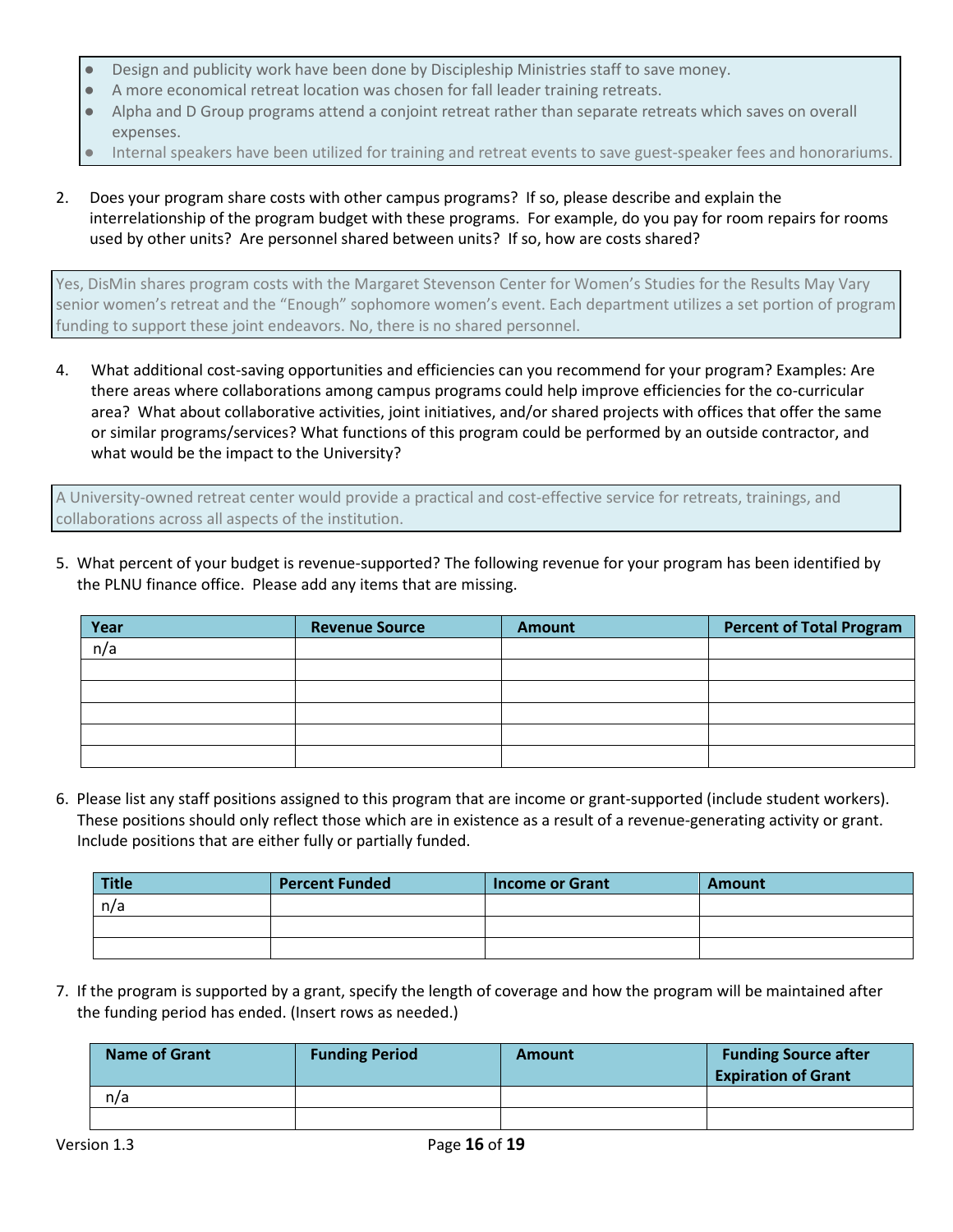| the contract of the contract of the contract of the contract of the contract of the contract of the contract of |  |
|-----------------------------------------------------------------------------------------------------------------|--|
|                                                                                                                 |  |
|                                                                                                                 |  |
|                                                                                                                 |  |
|                                                                                                                 |  |
|                                                                                                                 |  |

8. Does your program contribute to bringing in revenue for the university that is not reflected in your budget? If so, explain the nature and amount generated as a direct result of your program. (This financial indicator is meant to show any indirect monetary contribution for the University. Example: fundraising and/or revenue generating activities that do not bring revenue to your specific unit.)

No.

### <span id="page-16-0"></span>**D8) Challenges and Opportunities**

1. Are there any particular challenges regarding this program not yet addressed through the analysis and reflection on data or questions in the previous sections? Please describe here.

No.

2. Are there any particular opportunities regarding this program that have not been addressed through the analysis and reflection on data or questions in the previous sections? Please describe here.

<span id="page-16-1"></span>No.

- 3. What is the potential of this program for generating or increasing revenue and/or enrollment at the University? Narrative reports from University Admission state that the existence of DisMin programming (specifically Alpha groups for freshmen) are a positive factor in potential students choosing PLNU.
- 4. If you could start fresh and totally restructure and/or redesign your program, what would you do, and how? What would your ideal program look like, assuming up-to-date "good (best) practices," national trends, and your comparator analysis would inform your redesign?

If a complete fresh start was possible, much of the redesign I would recommend would involve scheduling. Incorporating student leader training into a regular weekly module that was exempt from class blocks would make a tremendous difference in student participation and commitment. Additionally, a class-free block for small groups/ mentoring would potentially enhance involvement and engagement across the board.

5. Is there an area within your program for which you'd like a deeper analysis? Please discuss. What university has a "best practice" in this area? How do you foresee your program changing in the next five to six years and why? Consider answers to the previous questions, i.e. internal/external demands, trends in your area of co-curricular programming, technology, resources, comparator analysis, learning outcomes data, student engagement and satisfaction data, alumni data, et cetera.

A deeper analysis of the Spiritual Mentoring program would be beneficial. It appears that Azusa Pacific University has a robust and well-developed/ well-supported mentoring program. This is an area that seems to have strong student engagement and interest that will likely continue to grow over the next few years. It is also a wonderful bridge to the local and alumni community. Mentoring has not been part of the annual assessment for DisMin historically, it is a relatively young program and is primarily evaluated based on brief evaluations/ satisfaction surveys and narrative input from participants. Again citing research from Steve Garber, non-parental mentor relationships are crucial for emerging adults, this program has potential to grow, expand, and deepen with additional resources and emphasis.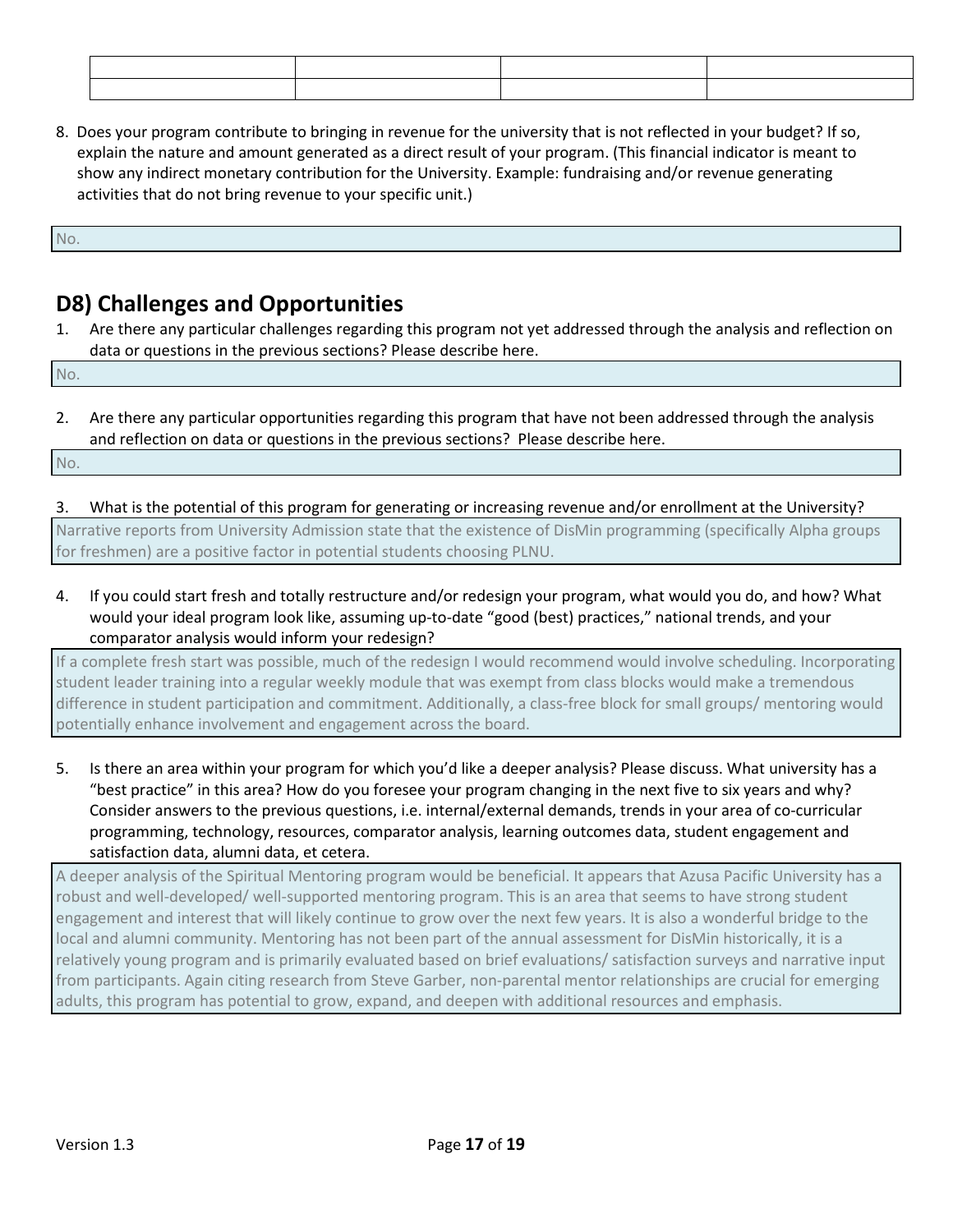### **D9) Recommendations for Program Improvement**

Please list in rank order the recommendations you are making regarding this program analysis with a brief rationale for each recommendation. How do the recommendations ensuing from this self-study impact the resources and staffing of the co-curricular unit to which it belongs?

- 1. Consideration of implementing a graduate student assistant component that could work in conjunction with PLNU graduate programs for internship/ practicum requirements. Additional staff/ support would allow programs to grow in scope and in depth - with increased administrative and relational support for student leaders. This would also allow discipleship opportunities for graduate students pursuing work in vocational ministry/ college student affairs and would invite newfound ideas/ research/ information about trends and best practices. With the birth of Created Space (2013), Spiritual Mentoring (2014), "Enough" (2015), and Alpha Groups (2015), the director's oversight and engagement has had to be shared significantly from its previous area of focus (D Groups, Results May Vary Retreat, and discontinued programs - Prayer Path & Film Forum). These additions have provided considerably increased opportunities for student engagement and spiritual growth and have required increased monetary and leadership support as well.
- 2. Employ full assessment process for mentoring program in addition to Alpha and D Groups this would require additional staff support - potentially consideration of making student intern roles volunteer/ non-paid and increasing program assistant hours.
- 3. Research small group software program for streamlined sign-up/ group formation. This would not only increase efficiency of group formation, it would potentially decrease administrative workload for DisMin director and assistant, freeing them up to work on other priorities.

# <span id="page-17-0"></span>**Co-Curricular Unit Synthesis**

### <span id="page-17-1"></span>**E) Synthesis of Co-Curricular Unit Recommendations**

How do these recommendations align and/or interact with the overall priorities and available resources within your entire co-curricular unit?

These recommendations align fully with the overall priorities to provide opportunities for students to *grow in relationship with God, self, and others* (DisMin) and PLNU's value to "deepen faith" with students "whose lives and identities are grounded in Christ".

Additional resources would be required in order to expand staff support, employ small group software, and create opportunities for graduate student leadership/ engagement.

### <span id="page-17-2"></span>**F) Action Plan Considerations for MOU**

Review your prioritized recommendation list with your area Vice President or Associate Vice President and develop a draft action plan and timeline to be considered as part of the MOU.

Click here to enter text.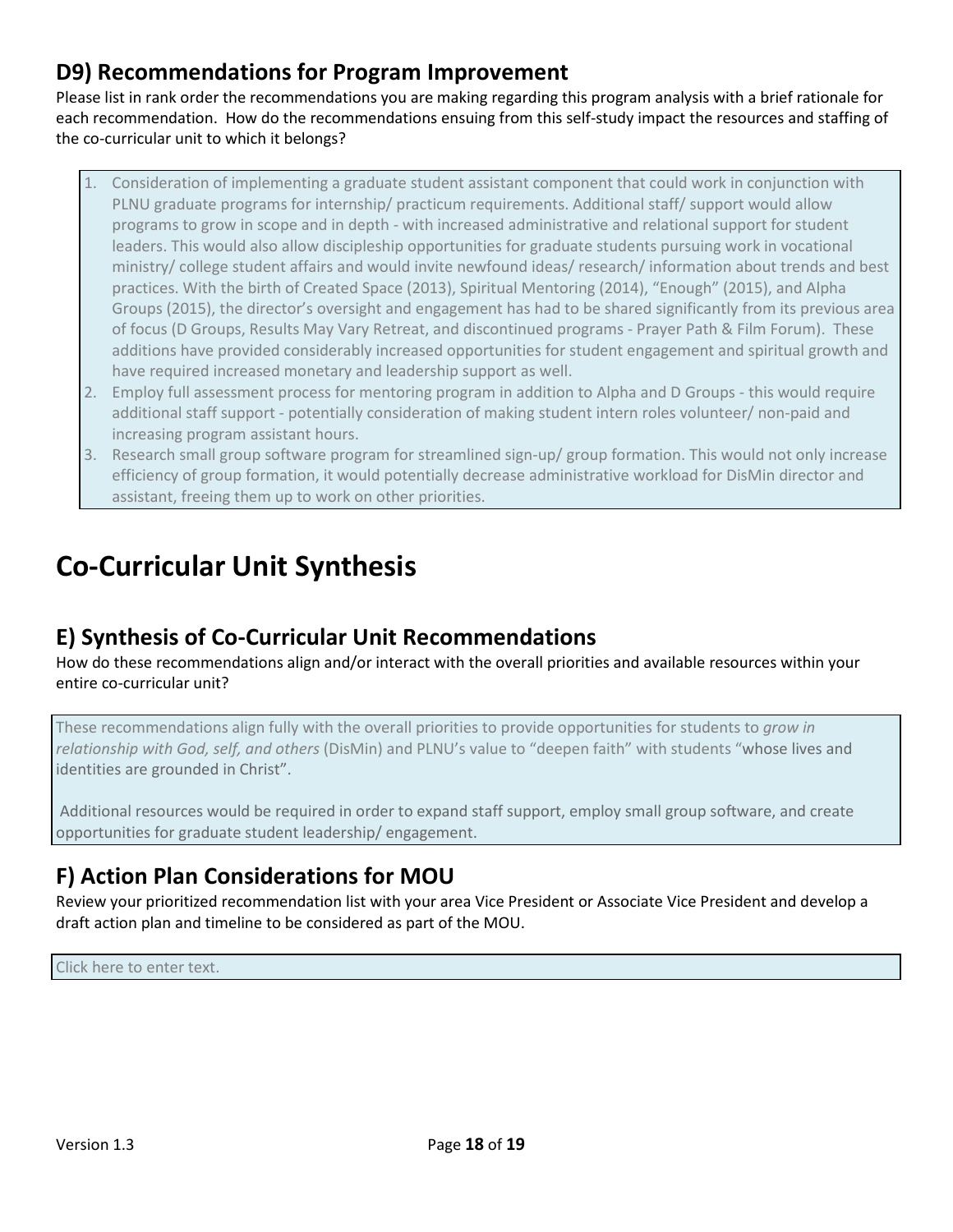## <span id="page-18-0"></span>**Co-Curricular Assessment Committee and External Review**

Once your Self-Study is ready for submission, please send it to the chair of your Co-Curricular Assessment Committee and the Vice President and/or designee, who will forward it to the External Reviewer(s) for consideration.

After the External Review Report(s) are submitted to the Vice President and/or designee, the assessment committee will incorporate feedback from the External Review Report(s) into a combined report (Findings & Recommendations) that will go back to the Vice President and/or designee and co-curricular area personnel for their response.

The Vice President and/or co-curricular director(s) will draft and finalize an MOU with Action Plan for cabinet approval.

The Self-Study, External Review Report(s), the Findings & Recommendations Report, the co-curricular unit response, and the cabinet-approved MOU with Action Plan will comprise a completed program review.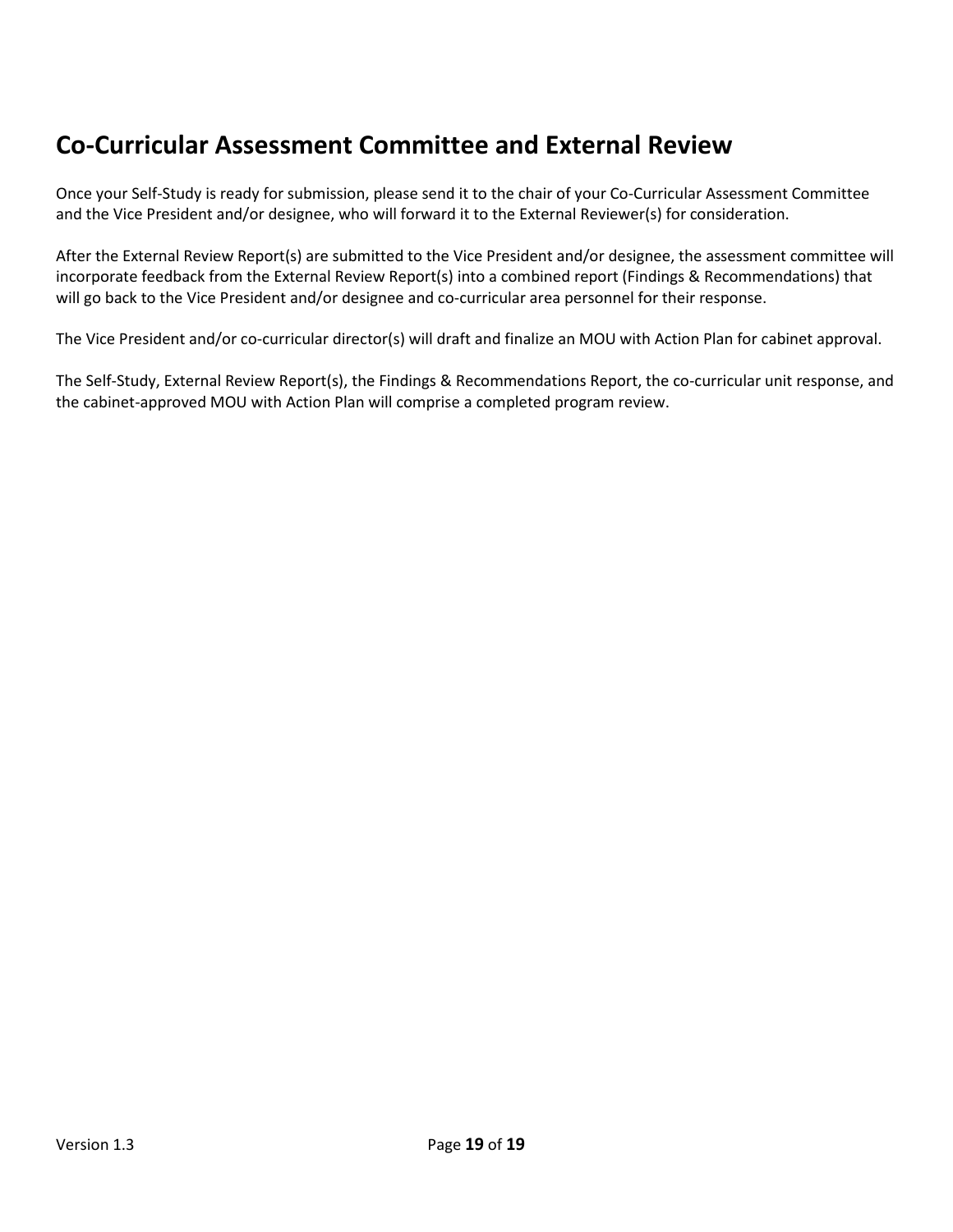

**CO-CURRICULAR PROGRAM REVIEW External Reviewer Report Template** Version 5/30/17

#### **INSTRUCTIONS**

Thank you for agreeing to be an external reviewer for the PLNU Program Review process. We are grateful for your engagement with us and look forward to your feedback and insights. We are including the co-curricular unit's entire self-study document in order to give you context. While we appreciate your feedback on the entire self-study, we especially look forward to your feedback on the specific program that you have agreed to review. The Vice President, Associate Vice President, or Director of the co-curricular unit will be your main points of contact and will arrange opportunity for you to interact with them and/or other departmental personnel as appropriate. This will allow you a chance to ask questions or seek clarification prior to the completion of your report.

We have created the following external reviewer template for your report in an attempt to give you some guidance in terms of what type of feedback we are hoping to get. The text boxes are there for your convenience, but if they get in the way or create formatting issues, feel free to delete them and put your text in their place. This is a new process for us so we have created a space at the end to provide any feedback on the process that can help us create a better instrument in the future.

With gratitude for your service,

**Dr. Mary Paul, D.Min. Vice President of Spiritual Development**

Point Loma Nazarene University 3900 Lomaland Drive San Diego, CA 92106-2810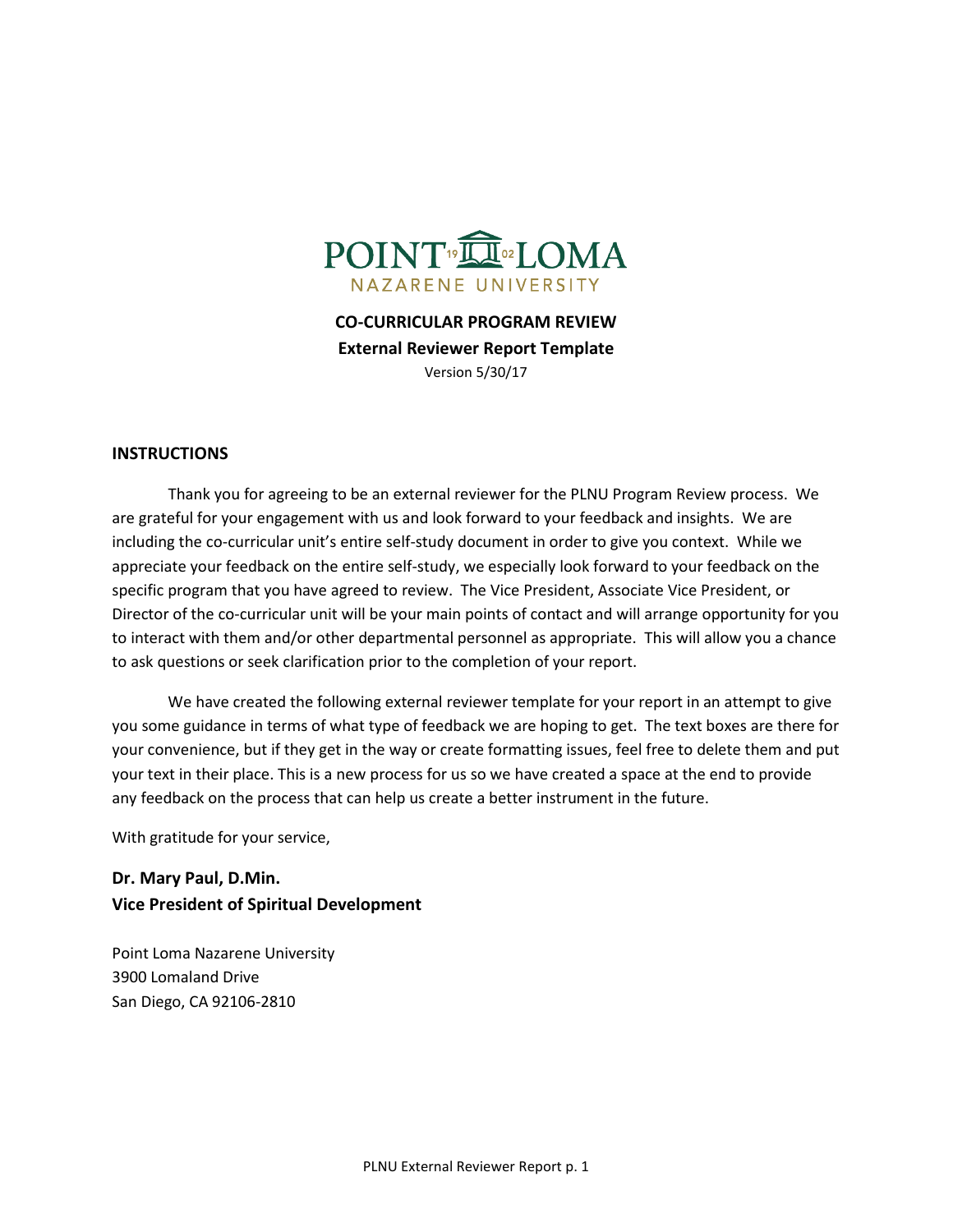### **CO-CURRICULAR DEPARTMENT-LEVEL ANALYSIS**

### **A) Introduction**

### **B) Alignment with Mission**

Please review and evaluate the co-curricular unit's response to the questions regarding mission alignment of their unit with the university mission, vision, and strategic goals from a Christian faith perspective. Are there any suggestions for how the unit might better articulate and demonstrate their purpose and alignment?

Not only are the programs of Discipleship Ministries in clear alignment with the mission, vision, and strategic goals of the university, but the strength of this alignment illustrates that these programs are essential in order for the university to achieve its mission, vision, and values. It seems that these programs are also vibrant expressions of the university's theological foundations. These programs have also functioned as an effective recruiting tool for mission-fit prospective students.

In light of the director's report and the university's strategic goals, I might also suggest that the discipleship ministries programs develop a departmental strategic plan toward the university's strategic goal of intercultural competencies, including strategies for leader development/recruitment, and content/curriculum- -if this is not already being addressed (e.g., much of the widely-utilized, classic Spiritual Disciplines curricula has been authored by white evangelical authors; how is Discipleship Ministries upholding both values of spiritual disciplines and intercultural competency simultaneously?).

#### **C) Progress on Recommendations from Previous Program Review**

Please review the narrative supplied for this section. Wherever appropriate, identify any insights or questions that you might have stemming from this narrative.

In the previous program review, it seems that a major theme that emerged was related to capacity-building within the discipleship ministries' programs. The department made appropriate adjustments, and these years later, the programs seem to have grown and are flourishing. Though there is limited information provided about the Alpha Program (e.g., Is this a required program? Is this a fall program only? What kind of content are they utilizing? Is this led entirely by Resident Advisors or other student leaders?), the addition of this program seemed to be a wise and strategic addition that created a customized first-year, spiritual formation experience. Similarly, the creation of the sophomore/senior mentoring program was a direct response to previous recommendations. It should be acknowledged that the Spiritual Development team responded swiftly and effectively to the findings and recommendations of the previous program review.

As I review this section of the report, I do not see any areas that have been neglected since the last program review.

#### **D2. Findings from Assessment**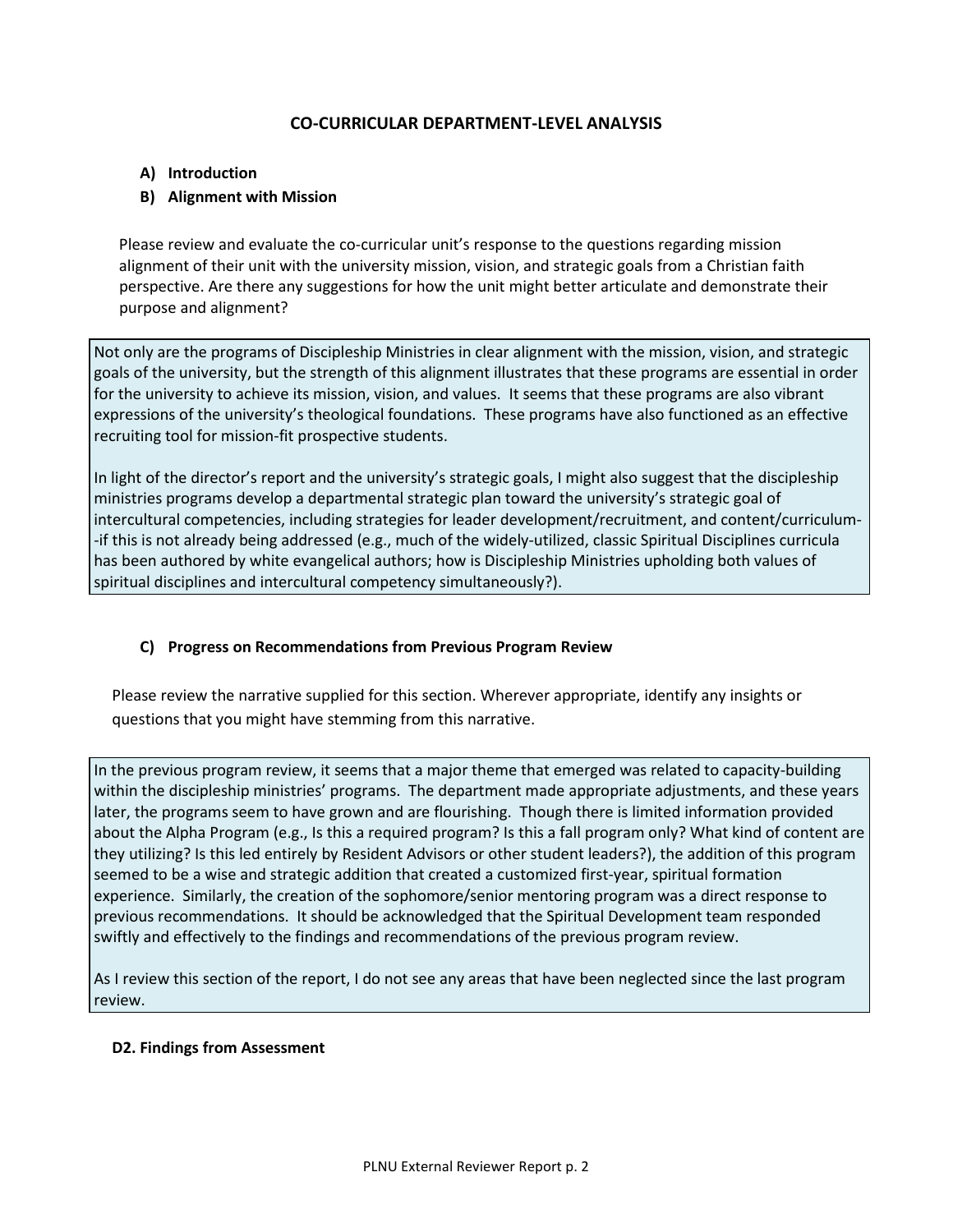After reviewing the co-curricular program's responses to their assessment findings? Are there suggestions that you might make to improve their assessment plan, program offerings, or insights from their data that you might offer in addition to their analysis?

Program-specific and annual assessment data provided by this department for this external report was minimal. Were this department to administer more assessment within their programs, there is great potential for impressive data illustrating intentionality in alignment with the university mission, values, and strategic goals. As the report acknowledges and campus ministry practitioners across the CCCU would confirm, spiritual formation is very challenging to accurately assess. Still, in the financially tenuous state of higher education, institutions are quick to question the value of programs that do not have clear measures of mission-centric outcomes.

Recommendations for assessment of the following would be advisable: survey data for all participants (not limited to leaders only) in the Alpha and Discipleship Groups programs, specifically assessing the content offered within these programs (perhaps using the four strategic goals: spiritual formation, intercultural competence, character, vocational calling, as well as a few questions related to program goals of spiritual disciplines and the categories on page five of the self-study report.) A similar survey instrument could be created for the students participating in the mentoring programs. Focus of these assessment tools should not be fixated on student outcomes or attitudes necessarily (though that could be included to some extent), but on student exposure to those items that the university values. These survey instruments could be redistributed each year with any electronic correspondence that is circulated at the end of each semester/year of the program.

It is significant that when feedback indicated that a focus on leadership and relational discipleship correlated with a decline in content-related outcomes (despite the positive group experience,) the department modified the program in order to bring the content goals back to the forefront. Additionally, when the Alpha program showed indicators that co-leadership of groups would be more effective, this department took significant strides to respond to their findings. This illustrates a commendable departmental commitment to datainformed decision making.

### **D3. Comparator Analysis and Potential Impact of National Trends**

After reviewing the program's discussion of comparator and aspirational institutions, as well as possible impacts from trends, discuss the areas of strength or need for improvement not adequately addressed by the self-study.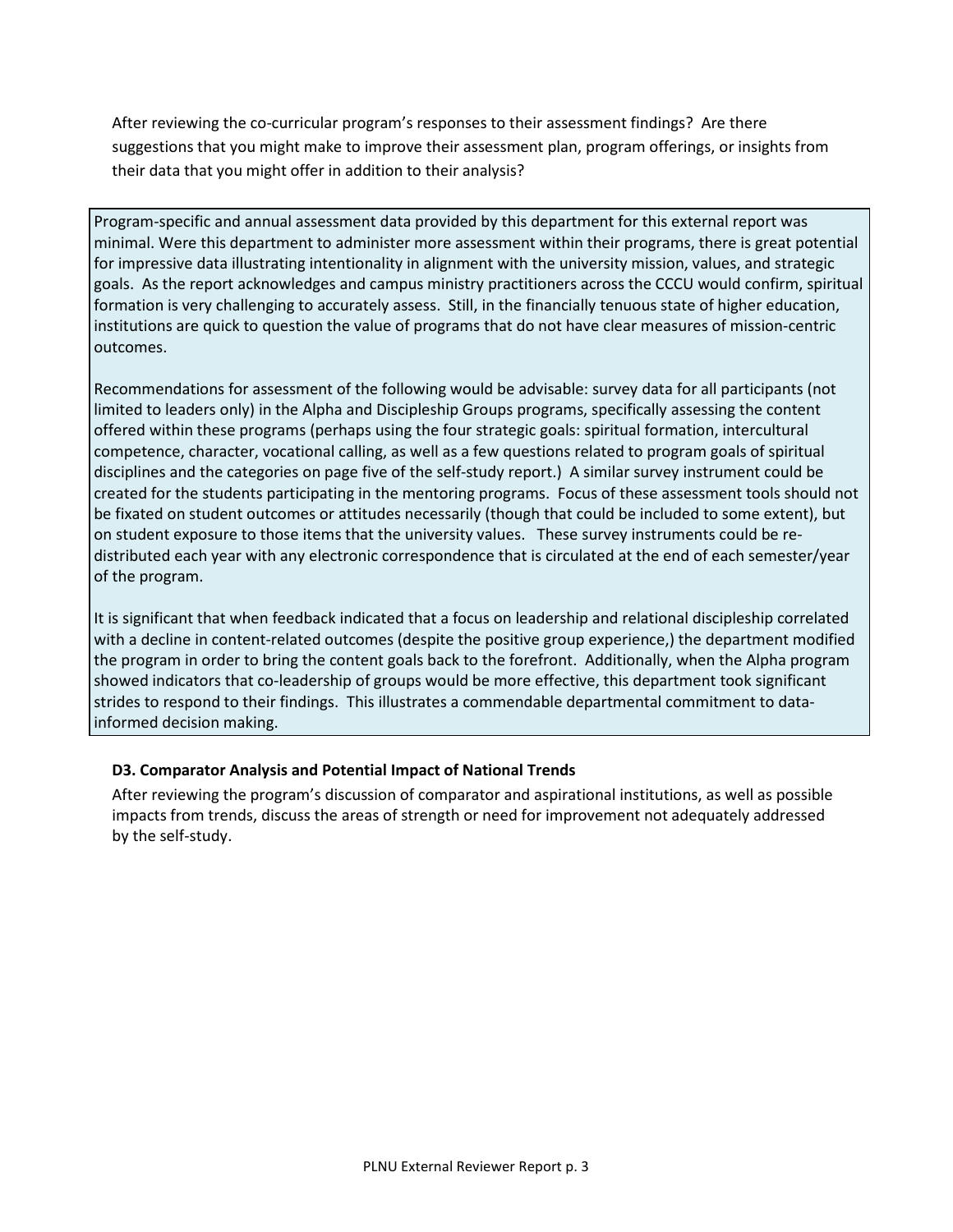In the examples provided, the greatest distinctions are in how student leaders and employee-mentors are utilized. There are advantages and opportunities in all of these models, and all are used widely across the CCCU. In the model that Point Loma has chosen to utilize, student leaders are selected, equipped, and empowered to offer spiritual leadership in the Alpha and D-Groups programs. There are many benefits to this, some of which are: a potential for an organic experience of spiritual friendship within the group, and a rich praxis educational experience for the student leader. One potential challenge in this model is that in order for the experience to be positive for all involved, student leaders need varying levels of (standardized and customized) mentorship and on-going support. Point Loma has established a dynamic program that has campus-wide enthusiasm. This however requires adequate staffing, particularly in this current culture of risk and liability, to ensure that student leaders have protocol and training for student crisis that they may encounter. I affirm the report's recommendation for graduate students to join the discipleship ministries team and wonder if grant funding might create opportunity for this. I also affirm the report's recommendation that crisis training and some preliminary Title IX training be added to the leader trainings if they aren't already a part of the content.

With regard to the mentoring program, Point Loma has developed a hybrid-model, utilizing both studentleaders as well as adult-mentors. This is a great way to keep seniors engaged in the discipleship program, and may be an easier relational dynamic for some students to navigate than leading a group.

The submitted report reflects a strong sense of national trends as well as best practice in campus ministry and student affairs. That the retention and support of sophomores was the impetus for the senior/sophomore program, and that sophomores are a major demographic for the Alpha Group leadership--these are two indicators that the Discipleship Ministries staff is well-informed. There is a lovely blend of contemporary theory and classic campus ministry best practice that informs this discipleship model.

Questions for consideration (which presumably are already under consideration): What are the implications of the emerging Gen Z trends for discipleship programs at PLNU? What might the discipleship ministries program experience be like for openly LGBTQ students at PLNU? Are the ethnic demographics of the discipleship ministries programs reflective of the student body? Is there a decision-tree/protocol map for group leaders and mentors to follow when navigating student crisis?

### **D4. Unit Focus**

After reviewing the program's discussion of unit focus regarding an area of development, please and identify any particular strengths and/or weaknesses that you might see. Please offer any suggestions or insights that might be helpful for the co-curricular program to consider.

In light of the college mental health crisis, it is a tremendous asset to have a director with academic credentials in a counseling field. …Not to mention, the depth of experience, theological education, and range of skills represented on this small staff team! This program is well-situated to navigate the student crisis, spiritual direction, curriculum management, program coordination, and student engagement that are essential to the work of discipleship ministries. The level of expertise and experience that the PLNU discipleship ministries team has is very unique.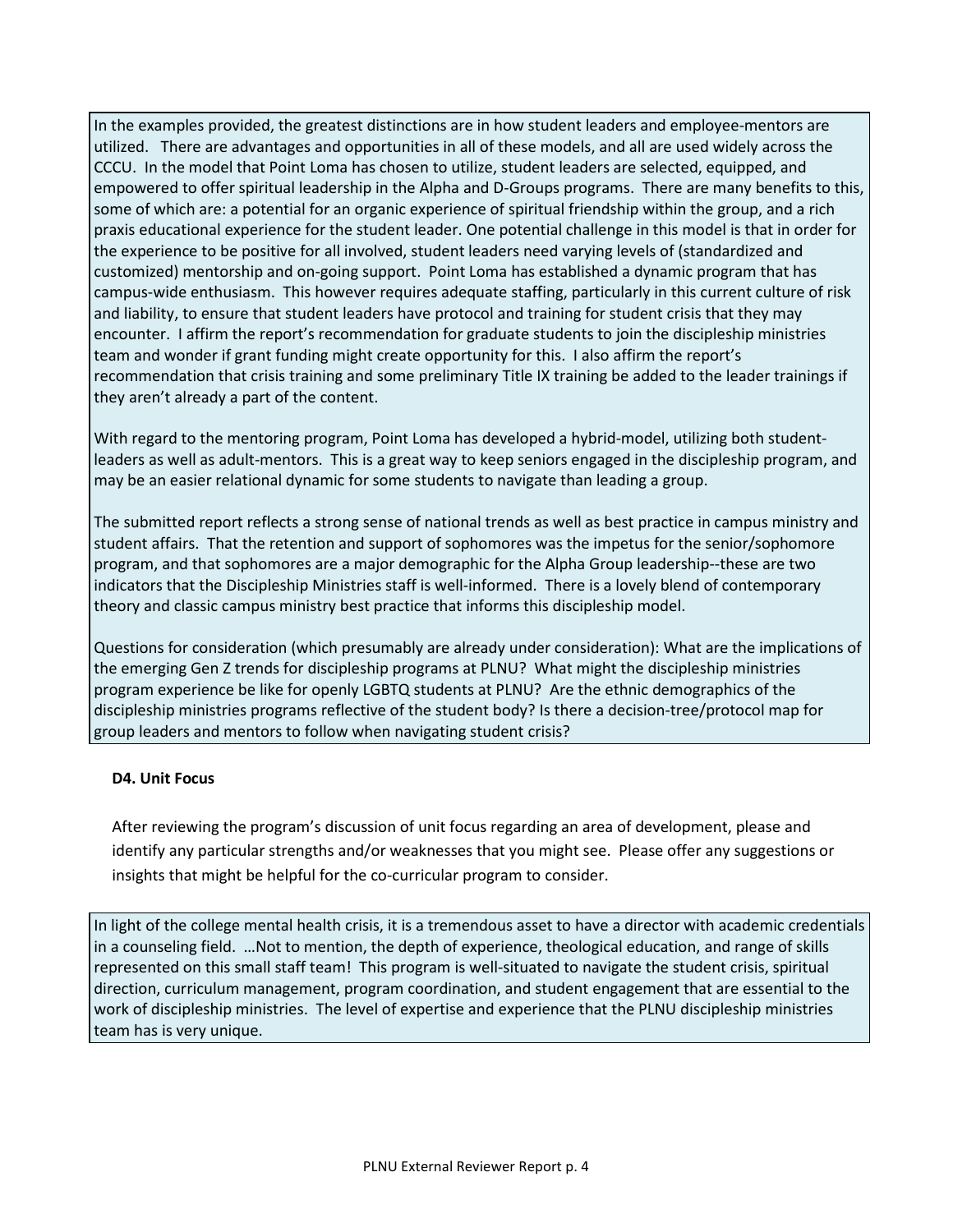### **D5. Infrastructure and Staffing**

After reviewing the co-curricular program's discussion of its infrastructure and staffing, please discuss the quality of their analysis and reflection in this important area and offer any suggestions or insights that you might suggest they consider.

The discipleship model that PLNU uses requires mentorship from, and the availability of, the discipleship ministries professional staff members to both the employee interns and the volunteer leaders. In light of the number of volunteer leaders necessary to run such a robust campus program, staffing models need to be evaluated. The report called for a graduate intern program, which is a strong option. Staffing needs to be a consideration as these mission-centric discipleship programs continue to increase in size, and as colleges and universities across the nation are simultaneously cutting funding of programs and personnel. One additional recommendation, based on comparative analysis of similar programs, which has implications for staffing is the implementation of software that could manage program logistics, leading to greater departmental efficiency. The addition of this software has the potential to leverage staffing toward the more critical student development and spiritual formation work. Sustainability of this excellent program needs to be proactively addressed and prioritized through cost-effective, personnel-maximizing strategies.

### **D7. Financial Analysis**

Based on the data and responses provided by the program, please evaluate the effectiveness of the cocurricular program's cost efficiencies and revenue streams (if any). Are there any strategies or practices that may increase the demand for the program and/or improve its overall cost efficiency without negatively impacting quality?

Note: *Section of the self-study withheld due to sensitive data.* With the limited information available, I do not see any concerning factors nor do I see dynamics that are vastly different from other CCCU institutions.

#### **D8. Challenges and Opportunities and Recommendations**

Do you feel the report adequately identifies challenges and opportunities based on your understanding of the co-curricular program? Why or why not? Are there other challenges or opportunities that you would like to identify?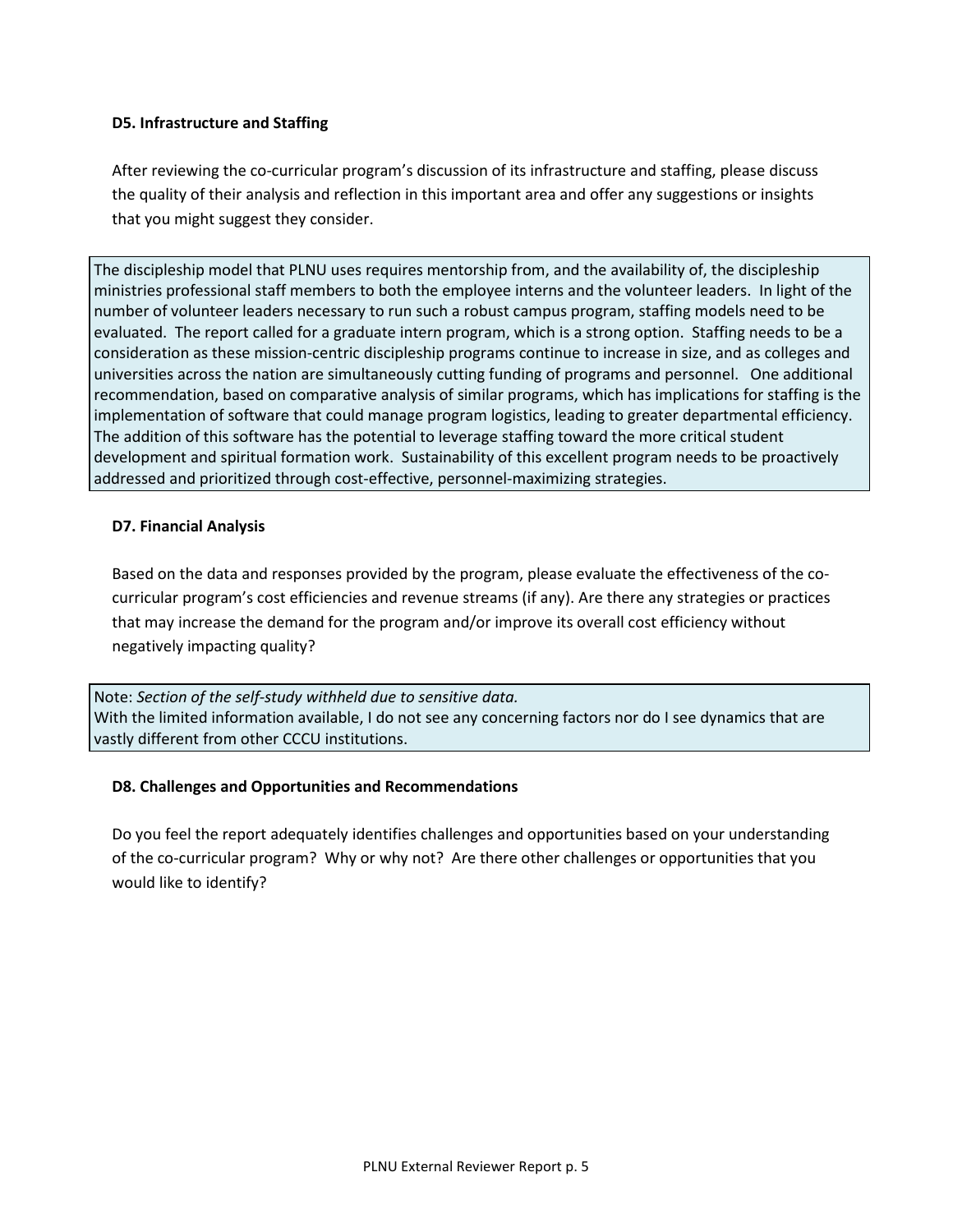The work of Discipleship Ministries at Point Loma is impressive. The innovations around the freshman experience and the response to sophomore trends, are exciting. There is clear alignment with the university vision, mission, and strategic goals. The director for Discipleship Ministries, with an extensive background in discipleship programs and academic expertise in mental health, is a tremendous asset to the university. This report is informative and tells the story of a vibrant discipleship culture on campus.

### **Categories within the report in which there was only limited information to respond to:**

Created Spaces Retreats Details of Alpha Finances

#### **This external review makes the following recommendations:**

Develop survey instruments for each of the discipleship programs (for all participants) that are linked to the university strategic goals

Develop a plan for the next phase of intercultural competency for these programs

Formalize crisis response strategies for volunteer leaders

Consider a graduate student position/program within Discipleship Ministries to increase staffing Consider implementing software in order to maximize personnel time and efficiency

### **Discipleship Ministries Opportunities/Assets:**

Wide-spread student buy-in and participation An established collaboration with Residence Life Engagement, discipleship of, and leadership training for upper-classmen Gender-specific and class-specific customized spiritual formation programs Mission alignment—an opportunity for the administration to celebrate the work of this office A student community widely engaged in spiritual disciplines \_\_\_\_

It is clear that God is at work in the PLNU community and is using these beautiful programs and gifted staff members. May God continue to richly bless your leadership and your community!

### **EXTERNAL REVIEWER'S COMMENTS ON PROCESS**

#### **External Reviewer Feedback on PLNU Program Review Process**

We recognize that there are multiple ways to approach a program review. We would value your feedback on our process so that that we can continue to make it better and more helpful to the programs undergoing review. Are there areas that were confusing or sections that you felt were unhelpful? Are there areas that you were not asked about where you believe you could have provided useful information? Is there anything about the process that you would recommend changing to improve its effectiveness?